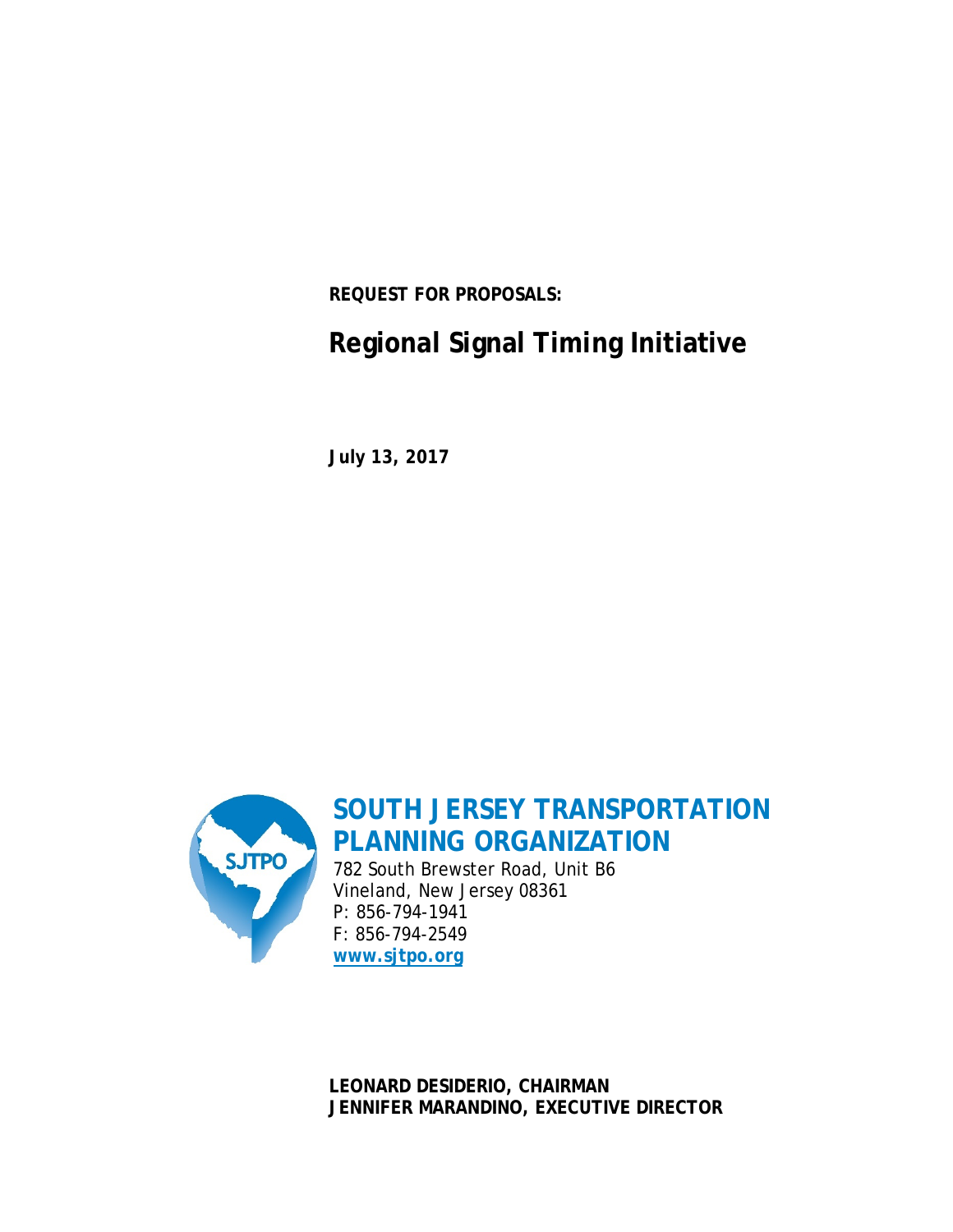# **TABLE OF CONTENTS**

- **I Introduction**
- **II Scope of Work**
- **III Consultant Selection**
- **IV Disadvantaged Business Enterprise (DBE) and Emerging Small Business Enterprise Participation (ESBE)**
- **V Equal Employment Opportunity Provision**
- **VI Insurance Requirements**

# **APPENDIX A**

**A List of Signals for Retiming**

# **EXHIBITS**

| Exhibit A        | <b>Affirmative Action Language</b>                           |
|------------------|--------------------------------------------------------------|
| <b>Exhibit B</b> | <b>Notice to All Bidders</b>                                 |
| <b>Exhibit C</b> | <b>Required Affirmative Action Evidence for Procurement,</b> |
|                  | <b>Professional, and Services Contracts</b>                  |
| <b>Exhibit D</b> | <b>Sample Staffing Plans</b>                                 |

# **\*\*NOTICE\*\***

As some of our proposal requirements have changed, please read the entire Request for Proposals prior to submitting a project proposal. Proposals that have not addressed each requirement may be disqualified at SJTPO discretion.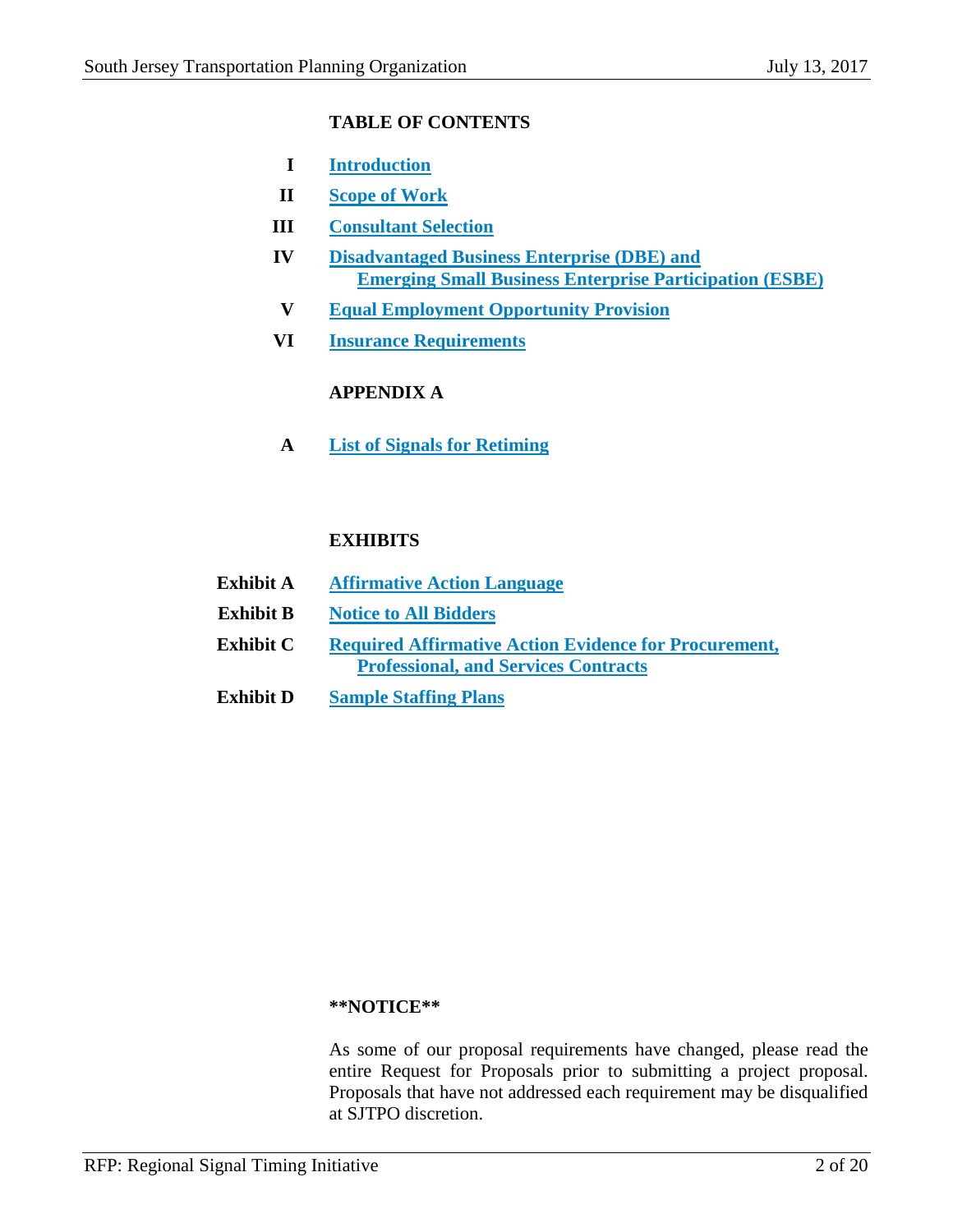#### **SOUTH JERSEY TRANSPORTATION PLANNING ORGANIZATION**

#### **REQUEST FOR PROPOSALS**

#### **REGIONAL SIGNAL TIMING INITIATIVE**

(To see a list of upcoming RFPs at SJTPO, go to [http://sjtpo.org/RFP/#upcoming.](http://sjtpo.org/rfp/#upcoming))

#### **I. INTRODUCTION**

#### **A. General**

The South Jersey Transportation Planning Organization (SJTPO) is soliciting proposals from qualified firms, or groups of firms, to develop and implement revised signal timings at 38 signalized intersections in the SJTPO region. This work is included in the SJTPO FY 2018 Unified Planning Work Program [\(www.sjtpo.org/UPWP\)](http://www.sjtpo.org/UPWP). Technical proposals must be prepared and submitted in accordance with the goals, requirements, format, and guidelines presented in this RFP document.

The SJTPO is the designated Metropolitan Planning Organization for Atlantic, Cape May, Cumberland, and Salem Counties. As such, the SJTPO has responsibility or oversight for all federally funded surface transportation planning activities in the region.

#### **B. Submission**

Proposals are to be received no later than 5:00 P.M., prevailing time, on **Wednesday, August 9, 2017**. The SJTPO shall not be held responsible for timeliness of mail or messenger delivery. Submittals should be addressed to:

#### **Andrew Tracy, Transportation Engineer**

South Jersey Transportation Planning Organization 782 South Brewster Road, Unit B6 Vineland, New Jersey 08361

#### **Elements required in submission include:**

- **1. Signed Cover Letter** that indicates review and acceptance of SJTPO Standard Contract Agreement boilerplate, or enumerates proposed changes thereto. (see Section I.E) [www.sjtpo.org/wp-content/uploads/2016/07/RFPSubcontractAgreement.pdf](http://www.sjtpo.org/wp-content/uploads/2016/07/RFPSubcontractAgreement.pdf)
- **2. Technical Proposal** *(five (5) hard copies and one (1) electronic copy)*
	- **a. Narrative** that reflects the requirements of the Scope of Work (see Section II)
		- A detailed approach to completing the work program
		- List and description of deliverables
		- Any issues or problems with requirements of the Scope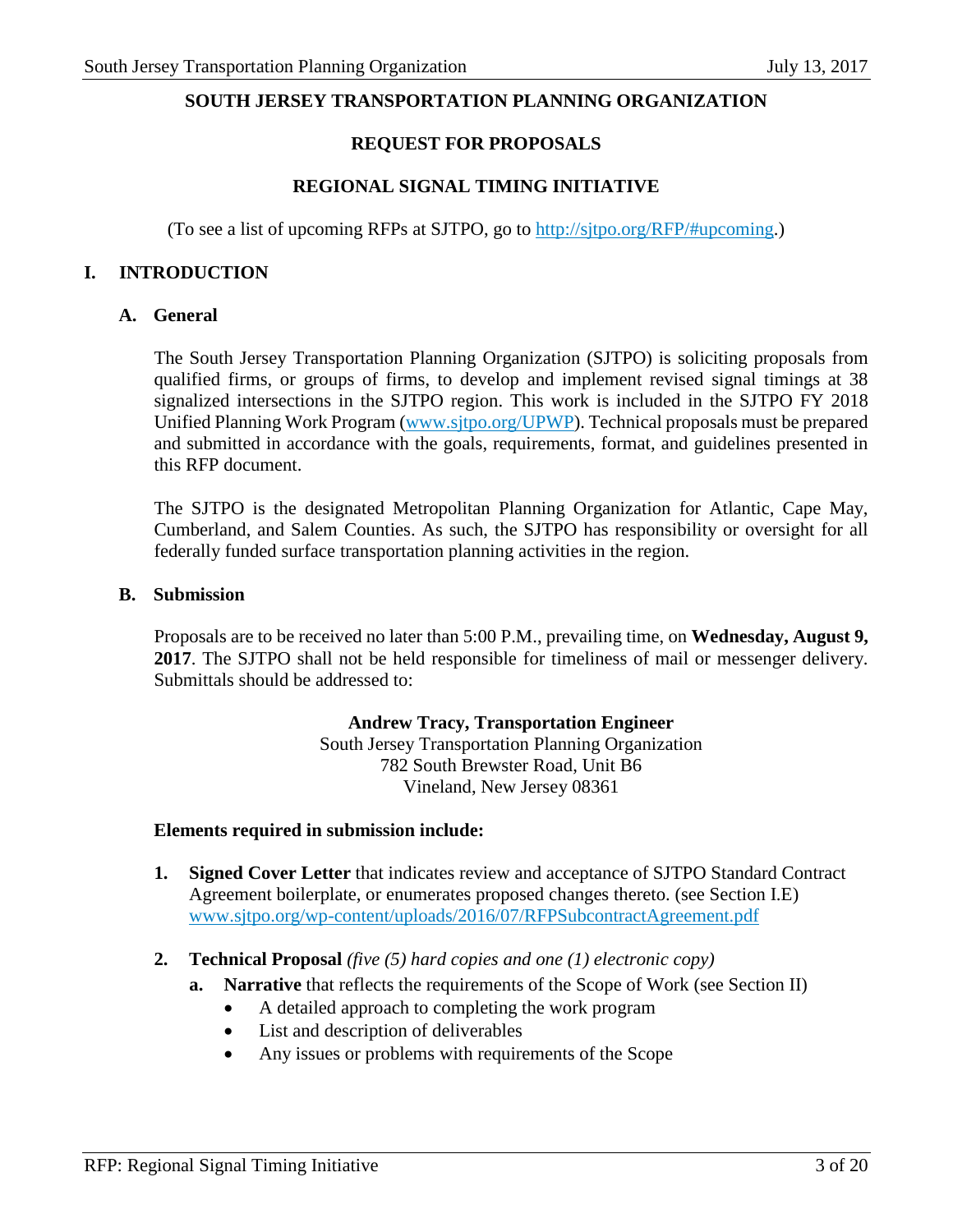- **b. Staffing Plan (see Exhibit D)** without salary or other costs (a detailed description of the work team key staff and estimated hours required on the project), including:
	- Staff name (if appropriate, see Exhibit D)
	- Company/organization
	- Job title
	- Person-hour requirements by task
	- It should be clear which staff/firm(s) count towards the DBE/ESBE goal (see Section IV). In addition, the DBE/ESBE percentage should be clearly stated within this section.
- **c. Project Schedule** Indicating project milestones, deliverables, and key meetings using a Notice to Proceed as "Day 0." Schedule should anticipate review time by other agencies and committees, but time allotments for work under the control of the consultant will be regarded as a commitment.
- **d. Organizational Chart** of firm or firms with brief description of their role in the project
- **e. Firm Profile** Description of the firm's facilities, number of offices, employees in each office, any special equipment, and other factors, (knowledge, skills, etc.) that may affect the delivery of the required services.
- **f. Work History** List of similar work, including name and telephone number of the clients, and a full description of the services provided by the firm.
- **g. Resumes** of key professional staff included in the Staffing Plan, organized by firm
- **h. DBE/ESBE Certificates** (see Section IV)
- **i. Equal Employment Opportunity Statement** (see Section V)
- **3. Cost Proposal** *(one (1) hard copy and one (1) electronic copy in a sealed envelope, separate from the Technical Proposals)*
	- **a. Total Costs** of each task detailed in the scope of work.
	- **b. Breakdown of All Other Charges**, such as fringe benefit, overhead, profit, etc., yielding a total project cost.
	- **c. Staffing Plan (see Exhibit D)** with Dollar Values (a detailed description of the work team key staff and their estimated hours required on the project.)
		- Staff name (if appropriate, see Exhibit D)
		- Company/organization
		- Job title
		- Person-hour requirements by task
		- Hourly rates
		- It should be clear which staff or firm counts toward the DBE/ESBE goal (see Section IV). In addition, the DBE/ESBE percentage should be clearly stated within this section.

The SJTPO reserves the right to reject any submission for failure to adhere to these goals and requirements or to accept any submission, which in its judgment will best serve its interest. All submitting firms grant to the SJTPO a non-exclusive right to use, or cause others to use, the contents of the submission for any purpose. All submissions will become the sole property of SJTPO. Subconsultants, subcontractors, and joint ventures are permitted for the purposes of this submission.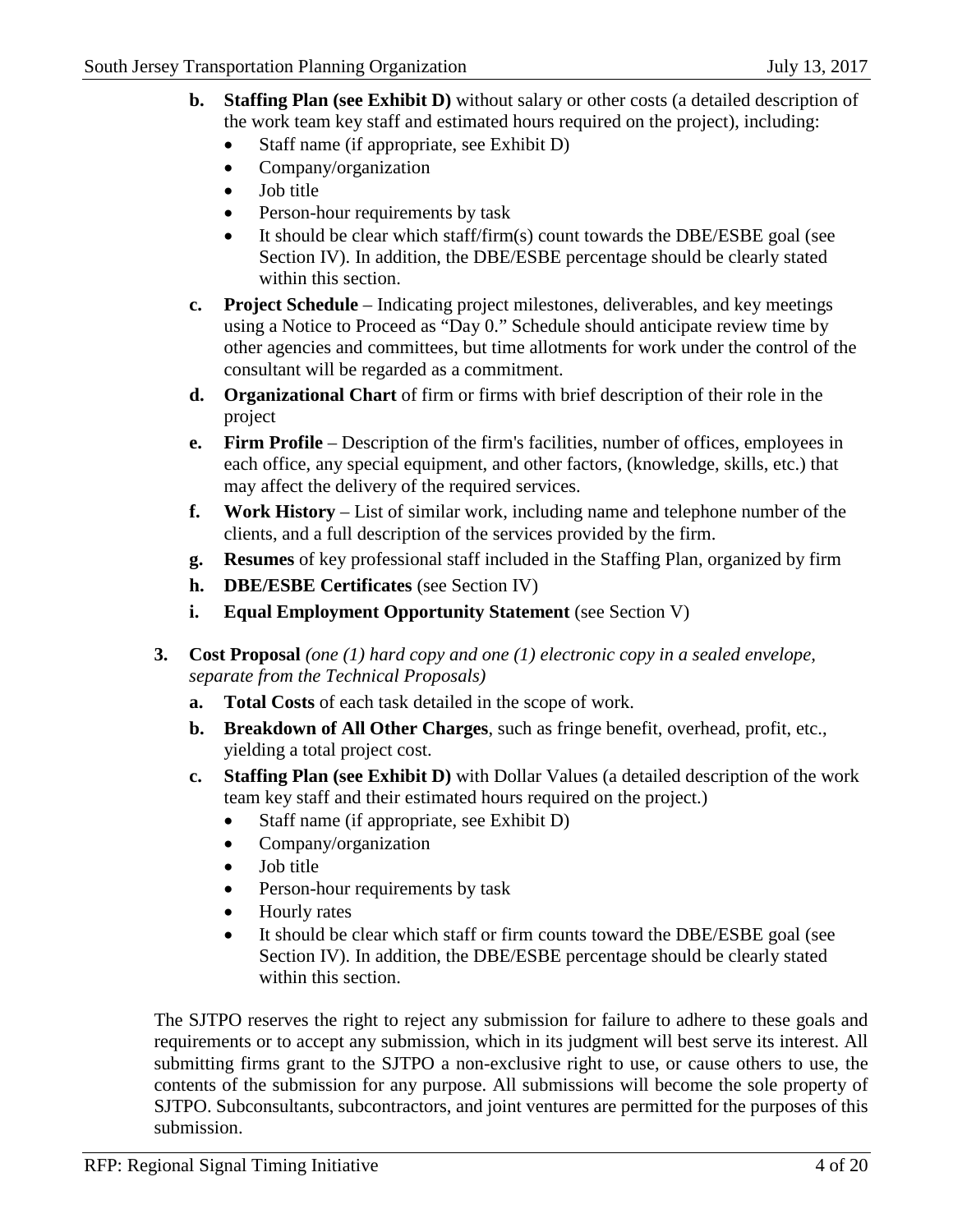#### **C. Interpretations and Addenda**

All questions, requests for interpretations and comments must be submitted in writing and received on or before Wednesday, July 26, 2017 and submitted to Andrew Tracy at the above address. Faxes (856-794-2549) and e-mails ( $\frac{\arccos(0.0000)}{\arccos(0.0000)}$  are acceptable. Interpretations or clarifications in response to questions or comments received by prospective proposers will be posted on the SJTPO website. Only written clarifications from SJTPO will be binding; oral and other interpretations or clarifications will be without legal effect.

# **PLEASE CHECK THE SJTPO WEBSITE DURING THE RFP RESPONSE PERIOD FOR ADDENDA TO THE RFP, AND QUESTIONS AND ANSWERS.**

#### **D. Anticipated Consultant Selection Schedule**

| <b>1.</b> Questions about RFP Due | Wednesday, July 26, 2017               |
|-----------------------------------|----------------------------------------|
| 2. Answers about RFP Published    | Friday, July 28, 2017                  |
| <b>3.</b> Proposal Due Date       | Wednesday, August 9, 2017 by 5:00 pm   |
| <b>4.</b> Policy Board Action     | Monday, September 25, 2017             |
| <b>5.</b> Notice to Proceed       | On or about Wednesday, October 4, 2017 |
| <b>6.</b> Project Completion Due  | Friday, May 18, 2018                   |
|                                   |                                        |

#### **E. Contracting**

The contract with SJTPO will be executed via the South Jersey Transportation Authority (SJTA), the administrative host of the SJTPO. All provisions and requirements of the SJTA pertaining to contractual matters will be in effect. This project is funded by the Federal Highway Administration of the United States Department of Transportation. All proposals must include a signed cover letter that indicates review and acceptance of SJTPO Standard Contract Agreement boilerplate, or enumerates proposed changes thereto:

[www.sjtpo.org/wp-content/uploads/2016/07/RFPSubcontractAgreement.pdf](http://www.sjtpo.org/wp-content/uploads/2016/07/RFPSubcontractAgreement.pdf)

# **II. SCOPE OF WORK**

Proposals should explicitly address the full scope of the project as described within this section. SJTPO cannot ask firms for clarification if questions remain prior to scoring. Proposals, however, should detail any concerns which impact successful completion of the project as described herein or if additional innovations or alternative tasks are recommended to enhance the intended project scope.

# **A. Background**

SJTPO is seeking consultant support to develop and implement revised traffic signal timing plans at various county-jurisdiction intersections in the SJTPO region. The goal of the retiming effort is to improve traffic flow and safety at the subject intersections, while ensuring MUTCD compliance and proper pedestrian crossing times. Revised signal plans will be implemented at 38 signalized intersections in the SJTPO region, as listed in Appendix A. Six of the signals are in Atlantic County, 13 are in Cumberland County, and 19 are in Cape May County.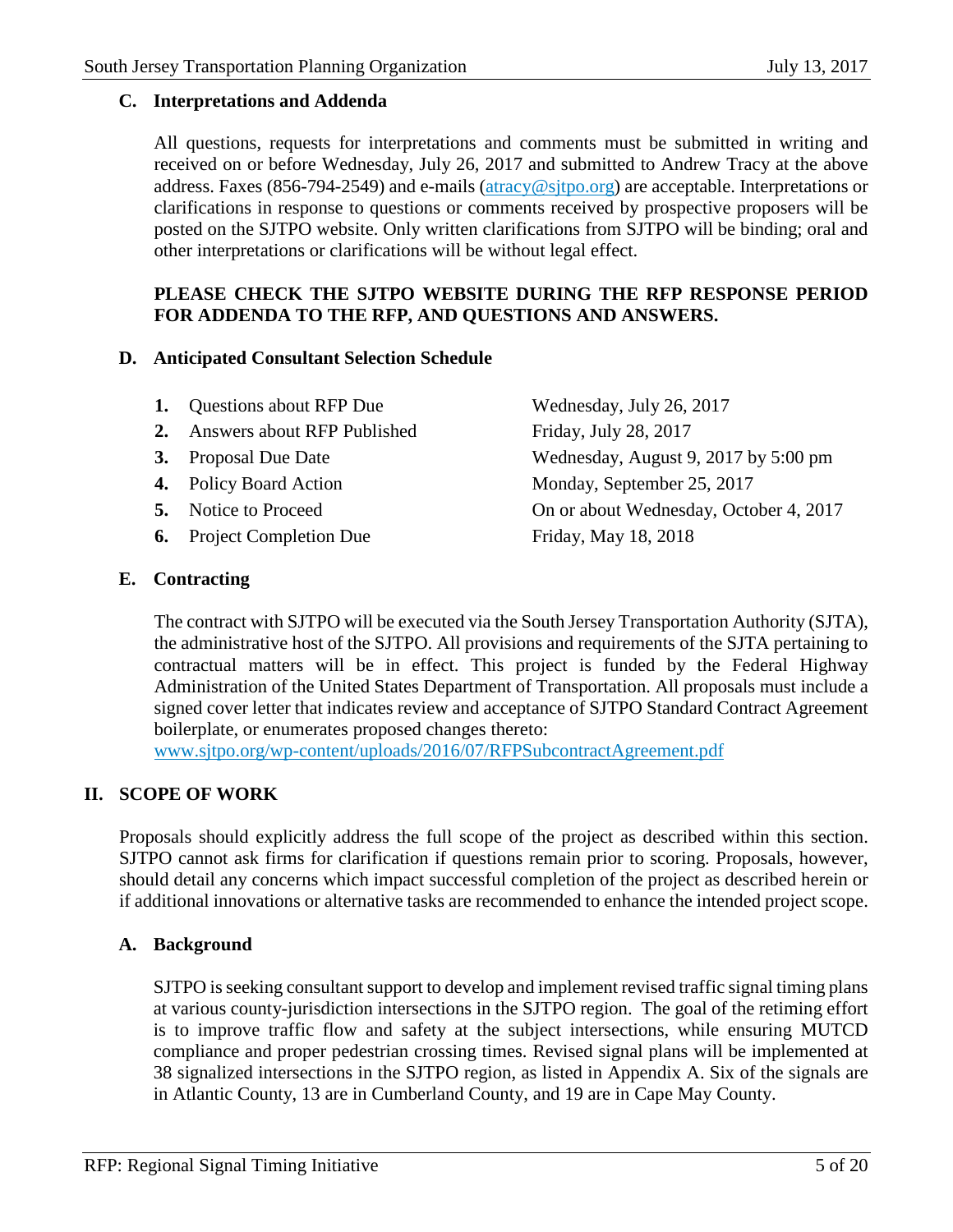# **B. Content**

# **Task 1: Coordination**

In cooperation with SJTPO staff, the consultant shall be responsible for conducting meetings with project stakeholders, including SJTPO, Atlantic County, Cape May County, and Cumberland County. Meetings shall include, but are not limited to, a kick-off meeting prior to the beginning of the data collection task. Meetings will be held at the SJTPO office in Vineland. The consultant shall be responsible for the preparation of an agenda for the meetings and a summary of all meetings. A brief summary of phone conversations discussing important tasks or issues related to the project may be requested.

Brief status updates shall be provided every two weeks to SJTPO's project manager via email. The status updates should describe tasks completed in the past two weeks, upcoming tasks for the next four weeks, any delays that affect the schedule of the project, and any assistance that will be needed from stakeholders in the coming weeks.

#### **Task 1 Deliverable: Meeting minutes and progress updates (every two weeks)**

#### **Task 2: Data Collection**

The consultant shall conduct turning movement counts (TMCs) and other data collection activities sufficient to properly retime each of the traffic signals.

TMCs shall be conducted for both AM  $(7:00 \text{ AM} - 9:00 \text{ AM})$  and PM  $(2:00 \text{ PM} - 6:00 \text{ PM})$ periods. The counts shall be conducted during the school year, while local schools are in session. Each turning movement count shall collect all vehicle volumes on all movements, including Uturning maneuvers. All counts should be taken in 15-minute increments and gather volume and vehicle classification for heavy trucks, medium trucks, autos, pedestrians, and other nonmotorized vehicles, including bicyclists. Traffic count reporting should provide Annual Daily Traffic (ADT) volumes for individual approaches at all count locations. Peak hours shall be identified for both the AM and PM periods.

All count data collected shall be submitted in electronic format to SJTPO in an Excel spreadsheet or PDF format. No hard copies of the count data are required.

For some signals, SJTPO will provide data from the prior technical study, FY 2016-2017 Traffic Data Collection project. This consultant-led effort collected TMC data at a number of signalized intersections. This data was collected using Miovision 'Scout' cameras, and was processed for AM and PM periods as listed in Appendix A. The data will be provided to the consultant via the Miovision Central system, a cloud-based service. From Miovision Central, the consultant may download the raw TMC data in .csv or .xls or .xlsx formats, and view intersection videos. Approach volumes, movement volumes, vehicle classification, heavy vehicle percentage, and peak-hour factors are also provided.

# **Task 2 Deliverable: Traffic data in electronic format**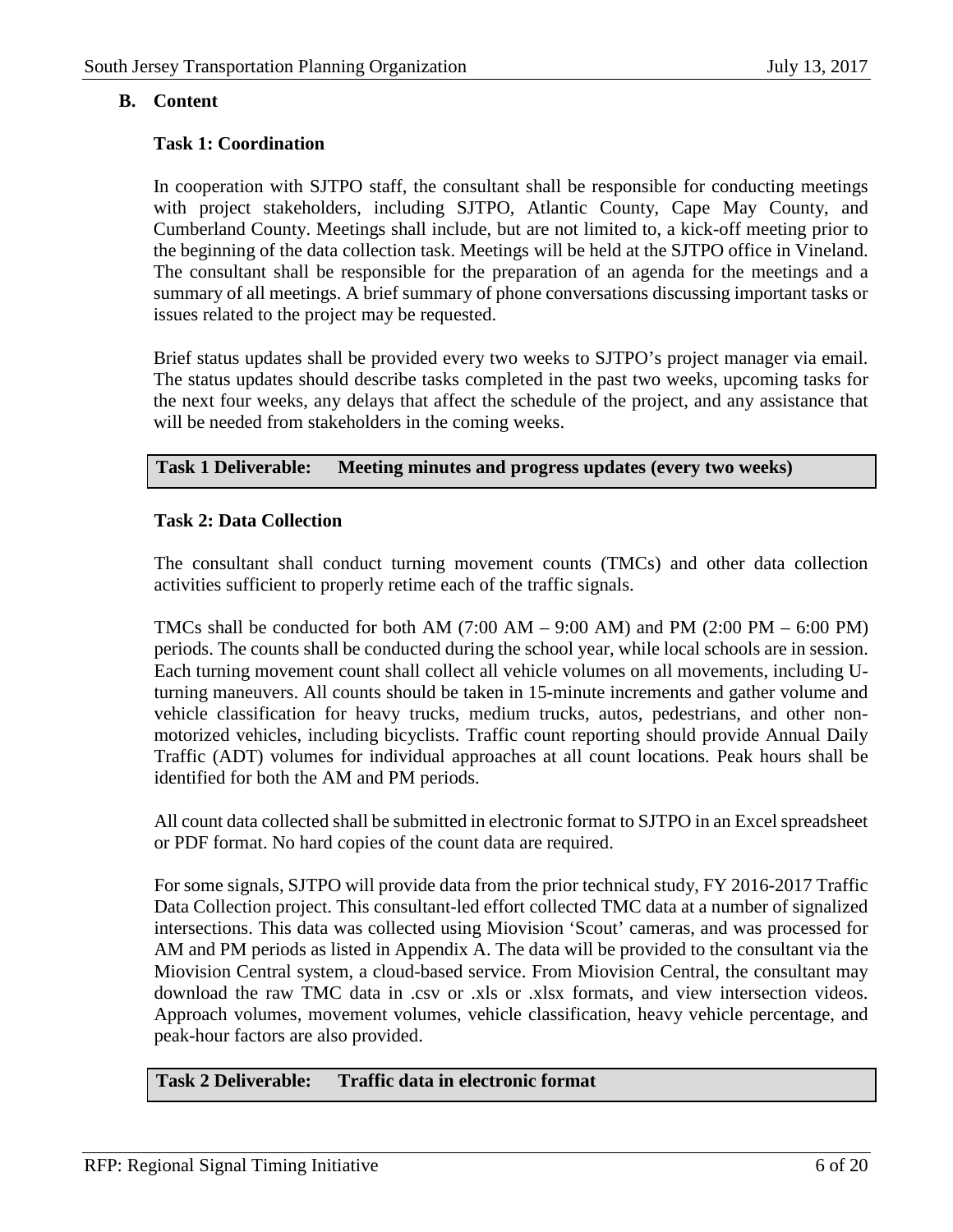#### **Task 3: Develop revised timing plans**

The consultant shall develop revised timing plans for each signalized intersection. Where appropriate, groups of nearby intersections should be analyzed together to develop coordinated timing plans. The consultant may also develop time-of-day plans, if appropriate. The objective of the revised timing plans will be to reduce delay while maintaining MUTCD compliance and allowing adequate time for safe pedestrian crossings.

At many intersections, the existing signal timing plans may be made available to the consultant. The consultant shall coordinate with the appropriate jurisdiction to obtain the timing plans.

For this project, the signals are to be retimed using the existing controller equipment, and no major hardware upgrades shall be performed. The consultant may recommend hardware upgrades to be included in future traffic signal improvement efforts. For example, if vehicle detection is not present and functional, but would improve the operation of the traffic signal, then the consultant may recommend that vehicle detection be installed. Such recommendations shall be included in a brief memo to each county at the time that the revised timing plans are delivered.

Minor hardware upgrades to controller cabinet equipment, such as the installation of GPS clocks used for time-based coordination, may be included as part of this effort.

Revised timing plans must be approved by the responsible jurisdiction before implementation.

For the adjacent intersections of Sherman Avenue (CR 552) & Southeast Boulevard and Sherman Avenue & Southwest Boulevard, operational improvements to the intersection may be analyzed and recommended. Changes to lane configuration, intersection geometry, signal phasing, and others may be considered for recommendation by the consultant. Recommended operational improvements shall be summarized in a memo to Cumberland County.

| Task 3 Deliverables: Revised signal timing plans                                                                  |  |  |  |  |  |  |  |
|-------------------------------------------------------------------------------------------------------------------|--|--|--|--|--|--|--|
| summarizing recommended<br>equipment<br><b>Memo</b><br>upgrades<br>(one memo for each county)                     |  |  |  |  |  |  |  |
| Memo summarizing recommended operational improvements at<br><b>Sherman Avenue signals (for Cumberland County)</b> |  |  |  |  |  |  |  |

#### **Task 4: Implement revised timing plans**

Following approval of the revised timing plans by the county engineer, the consultant shall implement the revised timing plan in the field. Coordination with the responsible jurisdictions is required during the retiming implementation. The operation of the signal with the revised timing plan running should be observed to ensure the revised plan is working as intended. The consultant shall communicate the schedule of the timing implementation to the county, and receive approval of the schedule before implementing the revised plans.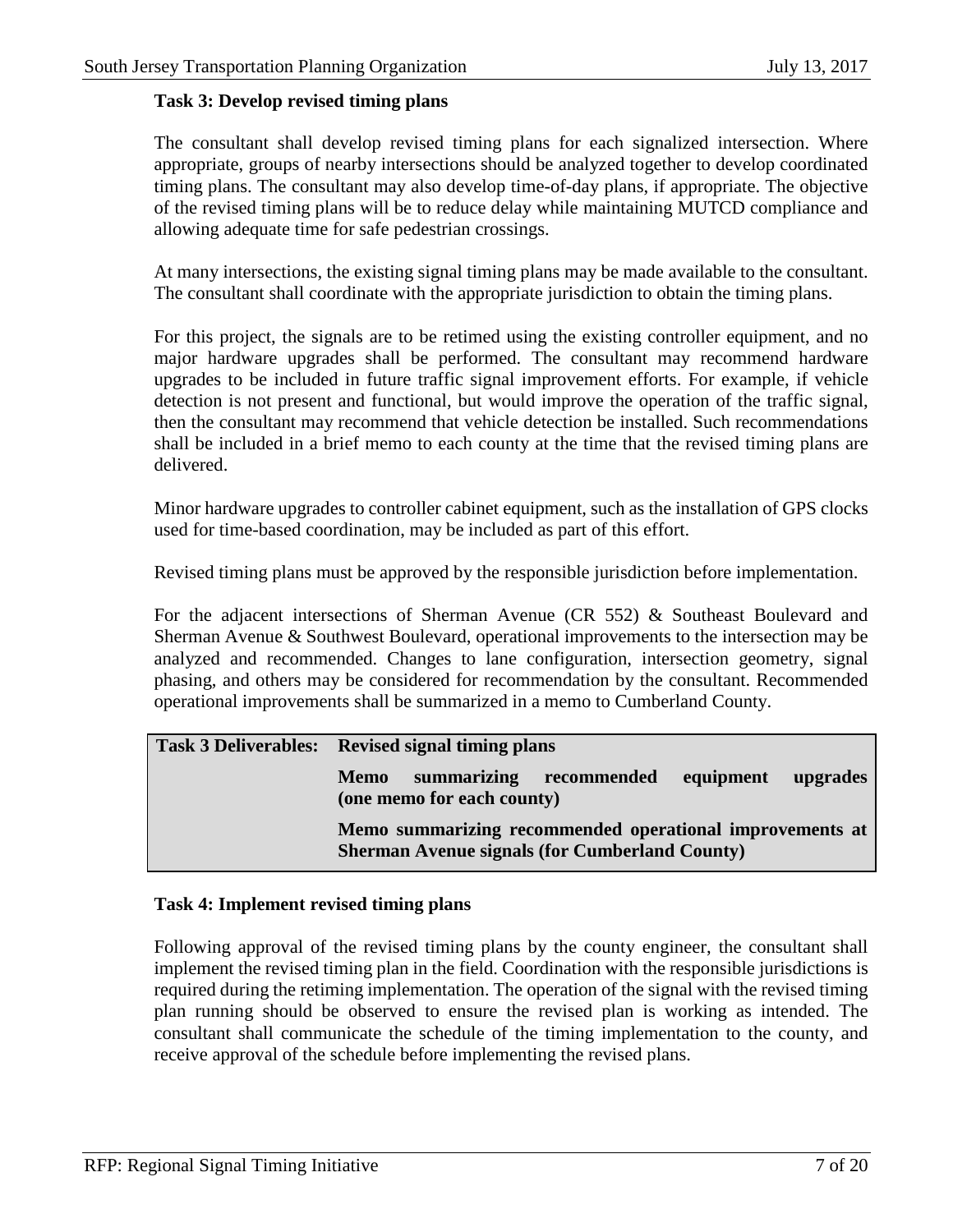#### **C. Schedule**

We anticipate a Notice to Proceed on or about Wednesday, October 4, 2017. The entire project must be completed by Friday, May 18, 2018.

# **III. CONSULTANT SELECTION**

SJTPO's consultant selection is a two-step, quality-based selection process. First, based on an assessment of the technical qualifications of responding firms, we will select a firm best suited to carry out the scope of work as outlined in our RFP. A review committee will evaluate each proposal and may recommend firms to present additional information and appear for interviews; or, the proposal may be the sole basis for the selection.

Second, SJTPO will negotiate a price with the selected firm. Negotiations and award of the contract will be to the firms that provide the most advantageous proposals. If we cannot negotiate an acceptable contract with the selected firm, negotiations will be terminated and SJTPO will initiate discussions with the second ranked firm.

As the selection of the firm is based solely on technical qualifications, the budget for the scope of work is not material to selecting the most qualified firm. SJTPO's Unified Planning Work Program is publicly available through SJTPO's website [\(www.sjtpo.org/UPWP\)](http://www.sjtpo.org/UPWP), but should only be used to provide general budgetary information for work activities based on preliminary estimates.

# **LATE PROPOSALS WILL NOT BE EVALUATED.**

The submission should be stapled or bound with no loose pages. The following criteria have been established to guide the evaluation of each consultant proposal with each criterion weighted as indicated below.

# **A. Technical Proposal**

- **1. Technical Approach** (Criterion weight: 40 percent)
	- **a.** Demonstrate a clear understanding of the effort and products required.
	- **b.** Explicit consideration of the features listed in Section II, *Scope of Work*.
	- **c.** Innovations or efficiencies to be used in completing the project with descriptions of how they add value to the project.
	- **d.** Demonstrate an ability to perform needed tasks and meet stated completion date.
	- **e.** Quality, clarity, thoroughness in addressing required tasks and submission guidelines.
	- **f.** Demonstrate the ability to complete project within the schedule stated in this document.
- **2. Firm Qualifications** (Criterion weight: 20 percent)
	- **a.** Demonstrate successful experience of the firm or team (particularly recent) on similar projects.
	- **b.** Demonstrate expertise in specialized areas required for this project.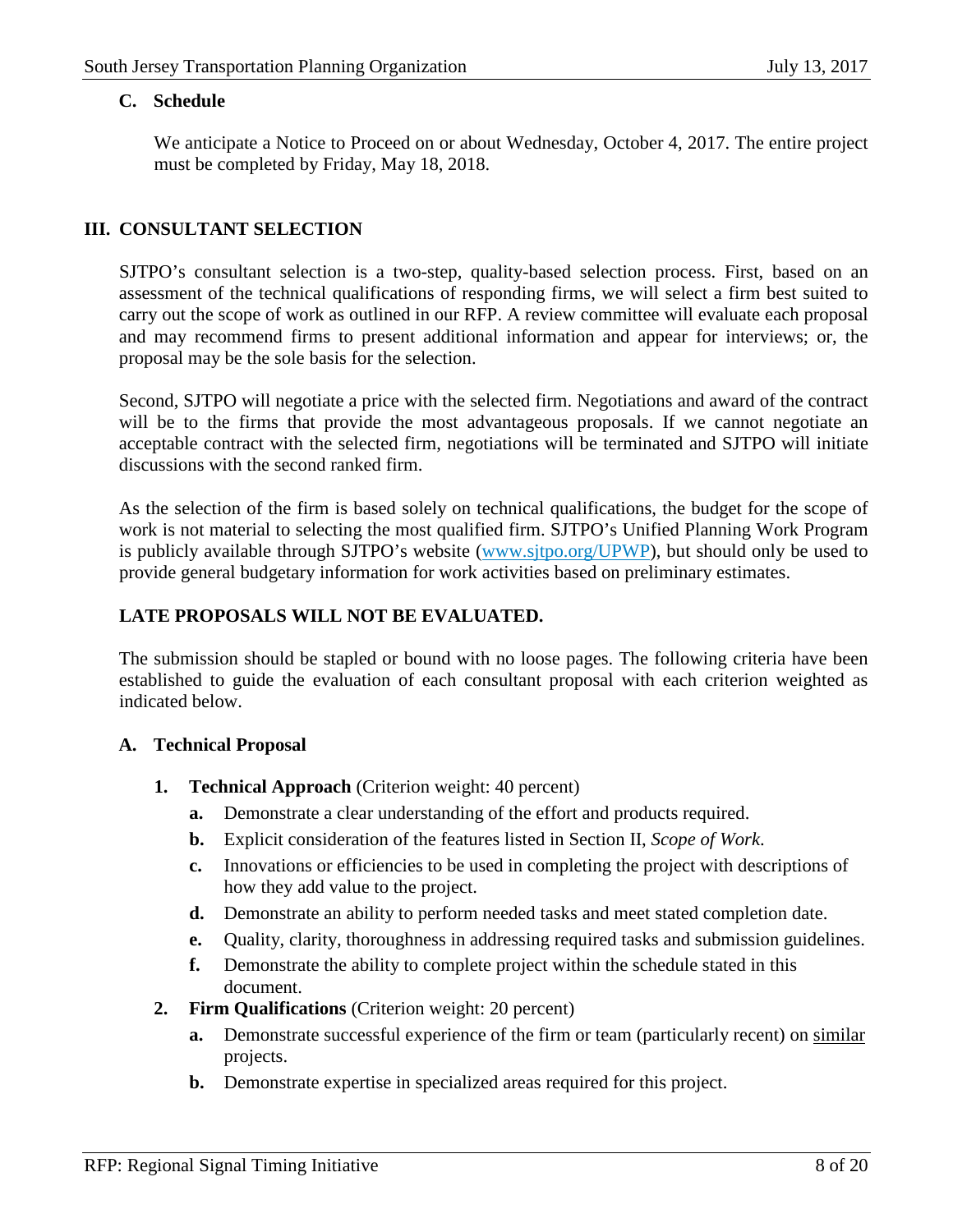- **c.** Firm(s) references submitted with proposal.
- **d.** Availability of resources needed to successfully complete the project.
- **3. Staff Qualifications** (Criterion weight: 25 percent)
	- **a.** Staffing Plan demonstrates staff (particularly Project Manager) ability to successfully complete project.
	- **b.** Resumes demonstrate staff (particularly Project Manager) experience successfully implementing similar projects.
	- **c.** Location of office that will be performing the work on this project.
- **4. DBE/ESBE Utilization** (Criterion weight: 15 percent)
	- **a.** DBE/ESBE firm must be explicitly identified. If a specific DBE/ESBE firm is not identified, a zero percent DBE/ESBE commitment will be assumed.
	- **b.** Staffing Plan clearly states the hours and specific tasks of DBE/ESBE staff as well as percent of total budget to be dedicated to DBE/ESBE firm(s). Do not provide dollar figures within the Technical Proposal, as those must be included within the separate Cost Proposal.

Federal and State goals for DBE/ESBE participation must be addressed explicitly in the proposal. This is satisfied by stating the percentage of total project cost devoted to DBE/ESBE firm involvement in the Technical Proposal. Do not provide dollar figures within the Technical Proposal, as those must be included within the separate Cost Proposal. See Section IV for definition of DBE/ESBE firms. Note: SJTPO utilizes the most recent NJDOT federally approved DBE/ESBE goal (effective 10/1/2016 through 9/30/2019), which is 12.44 percent.

The highest-ranking firms may be invited, at the option of SJTPO, to an interview to present relevant details of their proposals and introduce key staff.

# **B. Cost Proposal**

**The Technical Proposals must be accompanied by one (1) hard copy and one (1) electronic copy of the Cost Proposal in a separate, sealed envelope.** The cost proposals must include a price and level of effort for the Scope of Work. All other charges, such as fringe benefit, overhead, profit, etc., must be identified, yielding a total project cost. Proposals and costs should address the full scope of the project as described within the RFP. Proposals, however, should detail any concerns which impact successful completion of the project as described herein or if additional innovations or alternative tasks are recommend to enhance the intended project scope. Cost proposals must include all tasks or alternatives discussed within the technical proposal. If applicable, multiple costs scenarios are acceptable.

**SJTPO will review proposals based solely on the merit of the Technical Proposal and its adherence to the goals and requirements laid out in this RFP in conformity with the Brooks Act. Only after selection of a top proposal will the separate, sealed cost proposal be opened.**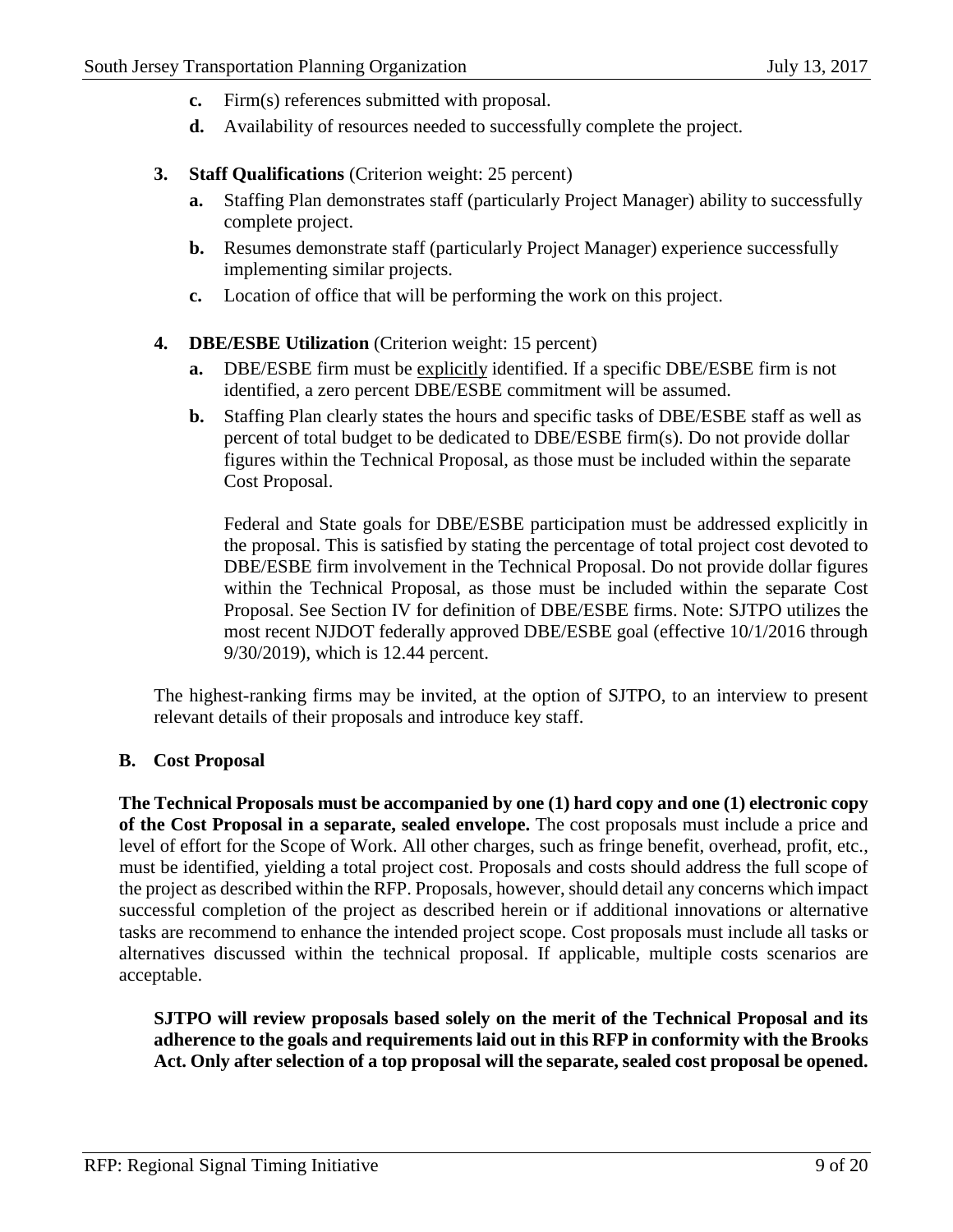If an acceptable contract cannot be negotiated with the selected firm, negotiations will be terminated and SJTPO will initiate discussions with the second ranked firm. The consultant selection and negotiated contract are subject to approval by the U.S. Department of Transportation in accordance with its policies and procedures. The dollar and percentage participation of DBE/ESBE firms must be separately itemized in the cost proposal.

# **IV. DISADVANTAGED BUSINESS ENTERPRISE (DBE) AND EMERGING SMALL BUSINESS PARTICIPATION (ESBE)**

# **A. General**

Regulations of the Department of Transportation relative to Non-Discrimination in Federally assisted projects of the Department of Transportation (49 CFR Part 21), is made part of the Agreement. In order to ensure The State of New Jersey Department of Transportation (NJDOT) achieves its federally mandated statewide DBE goal, SJTPO encourages the participation of Disadvantaged Business Enterprise (DBE) or Emerging Small Business Enterprise (ESBE), as defined below, in the performance of consultant contracts financed in whole or in part with federal funds.

- **1. Disadvantaged Business Enterprise (DBE)** is defined in 49 CFR Part 26, as a small business concern (from Section 3 of the Small Business Act), which is:
	- **a.** At least 51 percent owned by one or more 'socially and economically disadvantaged' individuals, or in the case of any publicly owned business, at least 51 percent of the stock of which is owned by one or more 'socially and economically disadvantaged' individuals, and
	- **b.** Whose management and daily business operations are controlled by one or more of the 'socially and economically disadvantaged' individuals who own it.

'Socially and economically disadvantaged' is defined as individuals who are citizens of the United States (or lawfully permanent residents) and who are: "Black Americans," "Hispanic Americans", "Native Americans," "Asian-Pacific Americans", "Asian-Indian Americans", "Women" (regardless of race, ethnicity, or origin); or "Other" disadvantaged pursuant to Section 8 of the Small Business Act).

- **2. Emerging Small Business Enterprise (ESBE)** is defined as a firm that has met the following criteria and obtained small business certification as an ESBE by The State of New Jersey Department of Transportation:
	- **a.** A firm must meet the criteria for a small business as defined by the Small Business Administration in 13 CFR Part 121, which includes annual receipts from all revenues, including affiliate receipts which equates to the annual arithmetic average over the last 3 completed tax years, or by the number of employees.
	- **b.** The small business must be owned by individuals who do not exceed the personal net worth criteria established in 49 CFR Part 26, which is \$750,000. All appropriately certified DBEs fall into this definition due to their size.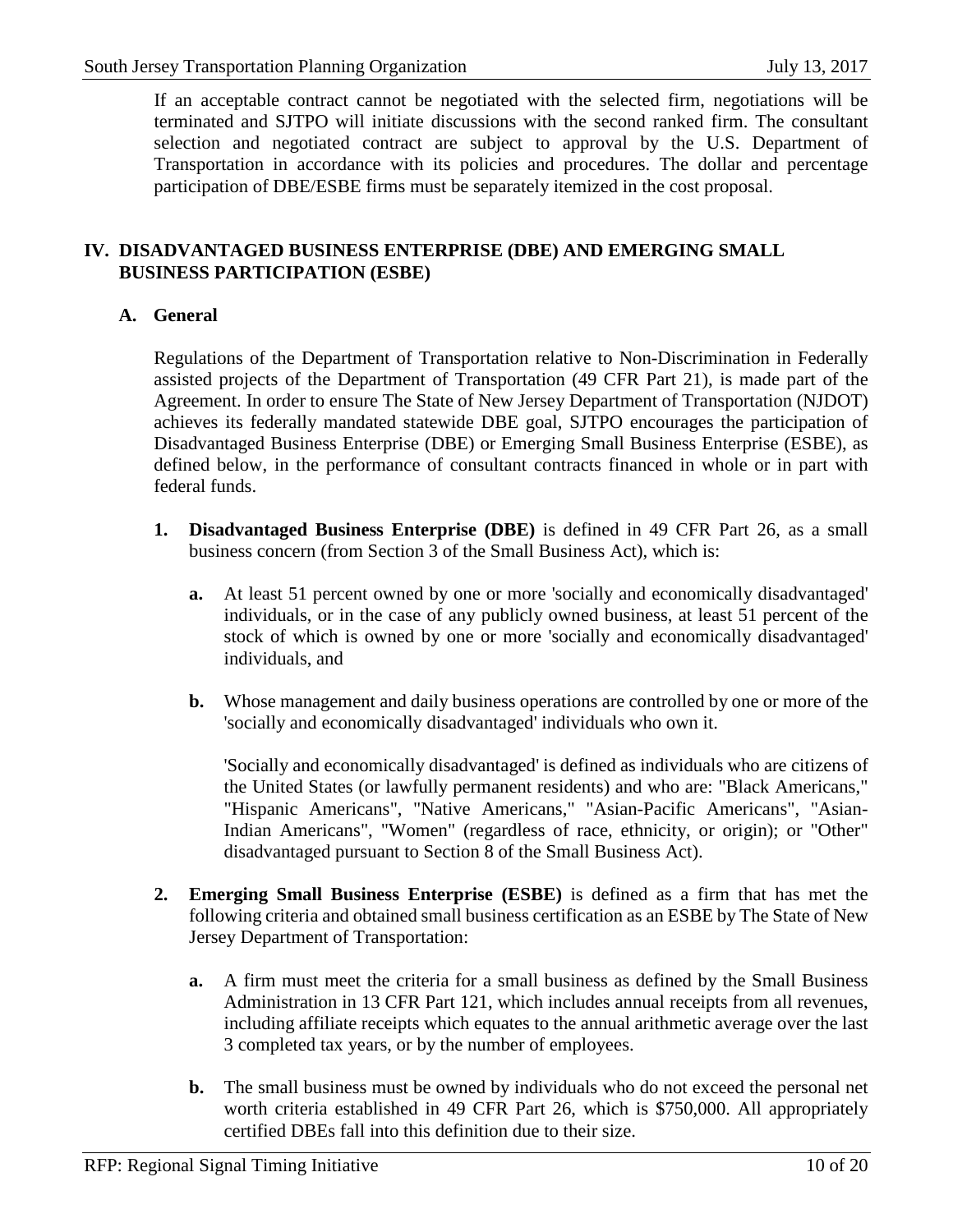# **B. Policy**

The CONTRACTOR agrees that DBE/ESBE firms shall have the maximum opportunity to participate in the performance of contracts and subcontracts financed in whole or in part with Federal funds provided under this Agreement, the CONTRACTOR and its subcontractors shall not discriminate on the basis of race, color, national origin or sex in the award and performance of USDOT-assisted contracts in accordance with 49 CFR Part 21. DBE requirements of 49 CFR Part 23 applies to this agreement. The SJTPO strongly encourages the use of DBE/ESBEs in all of its contractual efforts.

# **C. Certified DBE/ESBE Firms**

A list of certified ESBE firms is compiled and is effective for contracts on a per calendar year basis. Current guidance on DBE/ESBE is available on the website of the New Jersey Department of Transportation [\(www.state.nj.us/transportation/business/civilrights\)](http://www.state.nj.us/transportation/business/civilrights). Firms who wish to be considered for DBE/ESBE certification are encouraged to contact the NJDOT Office of Civil Rights directly for information on the certification process. Once a firm is certified, the federal portion of the dollar value of the contract or subcontract awarded to the DBE/ESBE is generally counted toward the applicable DBE/ESBE goal. If state matching and/or non-matching funds are also awarded to a DBE/ESBE, the total dollar value of the DBE/ESBE contract or subcontract may also be counted toward the applicable DBE/ESBE goal.

There are only two lists that count towards meeting this DBE/ESBE goal. Firms should check these sites PRIOR TO submitting a proposal.

- **1.** New Jersey ESBE: [http://50.62.131.238/Productions/NJDOT\\_ESBE/biz\\_esbe/](http://50.62.131.238/Productions/NJDOT_ESBE/biz_esbe/)
- **2.** New Jersey DBE:<http://www.njucp.net/>

There are some certifications that have similar requirements, such as MBE, SBE, or any similar certifications in another state – THESE DO NOT COUNT for this goal.

# **D. Consultant Documentation**

If applicable, the Consultant must demonstrate sufficient reasonable efforts to meet the DBE/ESBE contract goals. Additionally, SJTPO has a long-standing commitment to maximize business opportunities available to DBE/ESBE firms. The consultant's contract is subject to all federal, state, and local laws, rules, and regulations, including but not limited to, nondiscrimination in employment and affirmative action for equal employment opportunity. The consultant's contract obligates the consultant to aggressively pursue DBE/ESBEs for participation in the performance of contracts and subcontracts financed in whole or in part with Federal funds. The consultant cannot discriminate on the basis of race, color, national origin, or sex in the award and performance of federally assisted contracts. The consultant contract specifies the DBE/ESBE goal and the DBE/ESBE participation rate for that contract, if applicable. The prime consultant contract must document, in writing, all of the steps that led to any selection of the DBE/ESBE firm(s). Prior to the award of a consultant contract, the consultant must demonstrate sufficient reasonable efforts to utilize DBE/ESBE firms. SJTPO utilizes the most recent NJDOT federally approved DBE/ESBE goal (effective 10/1/16 through 9/30/19), which is 12.44 percent.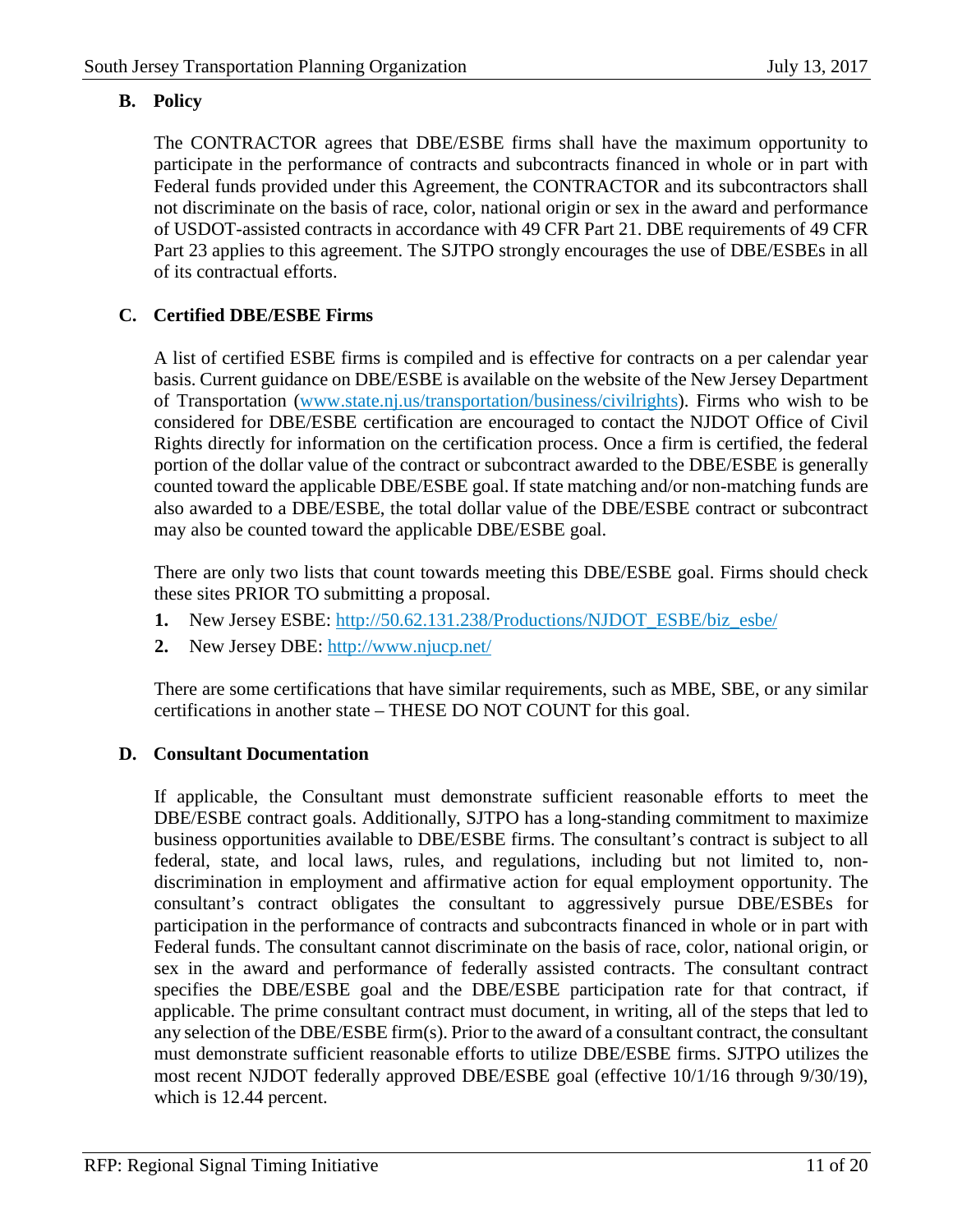If, at any time a firm intends to subcontract or modify any portion of the work already under contract, or intends to purchase material or lease equipment not contemplated during the original preparation of the cost proposal, the firm must notify SJTPO in writing. If, as a result of any subcontract, modification, purchase order, or lease, the actual DBE/ESBE or participation rate for the consultant's contract is in danger of falling below the agreed upon DBE/ESBE participation, then a request must be made for a DBE/ESBE Goal Exemption Modification through SJTPO.

# **V. EQUAL EMPLOYMENT OPPORTUNITY PROVISION**

- **A.** Consultants and subconsultants shall not discriminate on the basis of race, color, national origin, or sex in the award and performance of this contract.
- **B.** All potential Consultants must demonstrate a commitment to the effective implementation of an affirmative action plan or policy on equal employment opportunity. The potential Consultant must insure equal employment opportunity to all persons and not discriminate against any employee or applicant for employment opportunity because of race, color, religion, sex, national origin, physical disability, mental disorder, ancestry, marital status, criminal record, or political beliefs. The Consultant must uphold and operate in compliance with Executive Order 11246 and as amended in Executive Order 11375, Titles VI and VII of the Civil Rights Act of 1964, the Equal Employment Opportunity Act of 1972, and the Fair Employment Practices Act.
- **C.** In response to this Request for Qualifications/Request for Proposals, the Consultant should furnish a detailed statement relative to its Equal Employment Opportunity practices and any statistical employment information that it deems appropriate, relative to the composition of its work force or its subconsultants.

# **VI. INSURANCE REQUIREMENTS**

- **A.** The Consultant shall carry and maintain in full force and effect for the duration of this contract, and any supplement thereto, appropriate insurance. The Consultant shall submit to the SJTPO, a Certificate of Insurance indicating the existence of the coverage required. Policies shall be issued by an insurance company authorized to do business in the State of New Jersey; and approved by the SJTA.
- **B.** Insurance similar to that required by the Consultant shall be provided by or on behalf of all subconsultants to cover its operation(s) performed under this contract, and include in all subcontracts. The Consultant shall not be issued the Notice to Proceed until evidence of the insurance coverage required has been received, reviewed, and accepted by the SJTPO.
- **C.** The insurance coverage under such policy or policies shall not be less than specified herein.
	- **1.** Worker's Compensation and Employer's Liability:

| <b>a.</b> Each Accident         | \$100,000 |
|---------------------------------|-----------|
| <b>b.</b> Disease-Each Employer | \$100,000 |
| c. Disease Policy Limit         | \$500,000 |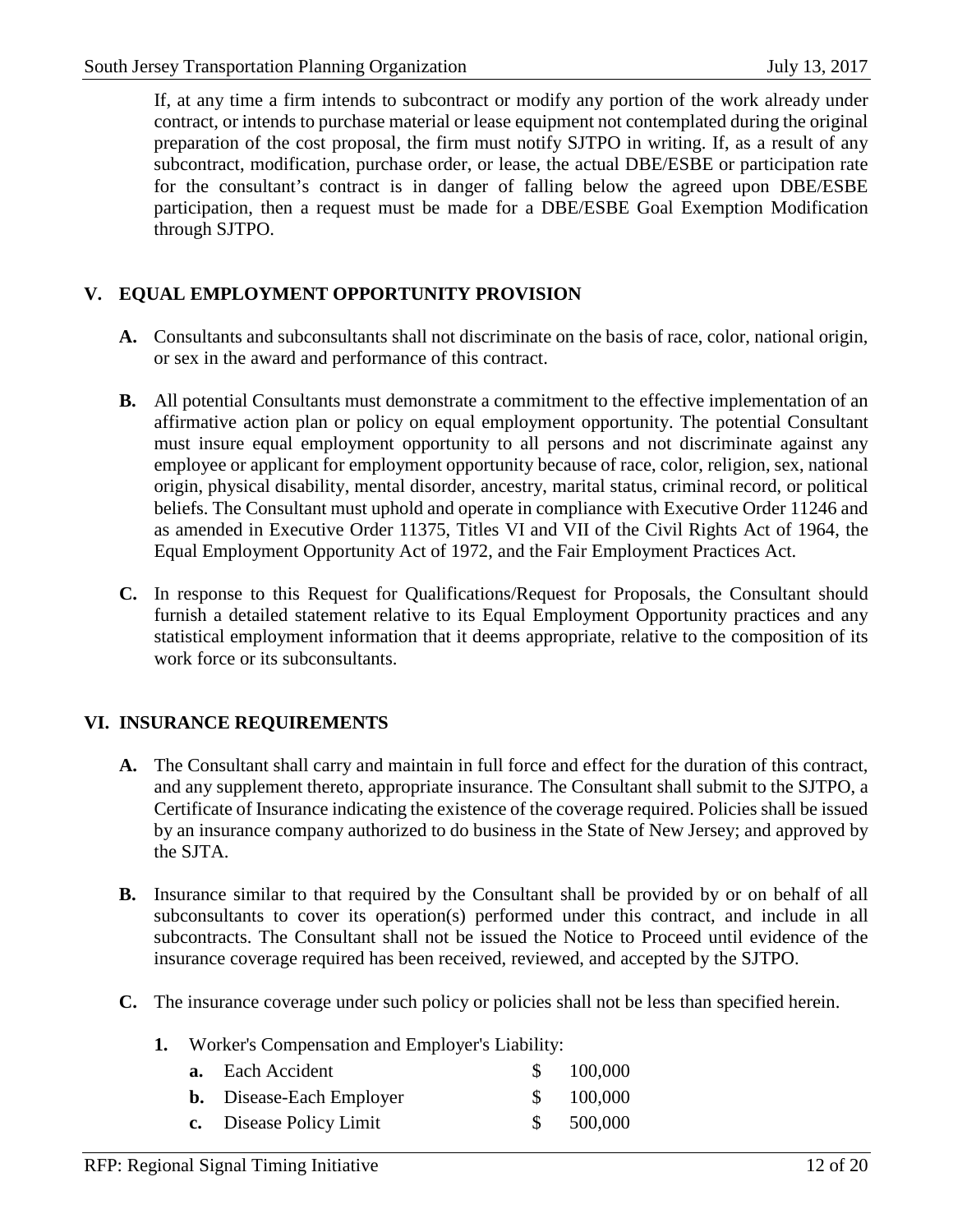**2.** Comprehensive General Liability:

| a. | <b>Bodily Injury</b>                          |             |
|----|-----------------------------------------------|-------------|
|    | Each Person                                   | 250,000     |
|    | Each Occurrence<br>$\bullet$                  | \$1,000,000 |
| b. | <b>Property Damage</b>                        |             |
|    | <b>Each Person</b>                            | \$1,000,000 |
|    | Aggregate                                     | \$2,000,000 |
|    |                                               |             |
|    | $\alpha$ 1 $\alpha$ 1 1 1 $\alpha$ 1 $\alpha$ |             |

# **3.** Comprehensive Automobile Liability:

| <b>a.</b> Bodily Injury   |             |
|---------------------------|-------------|
| $\bullet$ Each Person     | \$500,000   |
| $\bullet$ Each Occurrence | \$1,000,000 |
| <b>b.</b> Property Damage |             |

- Each Occurrence \$ 250,000
- **4.** Professional Liability Insurance:
	- **a.** Claims made/aggregate \$ 1,000,000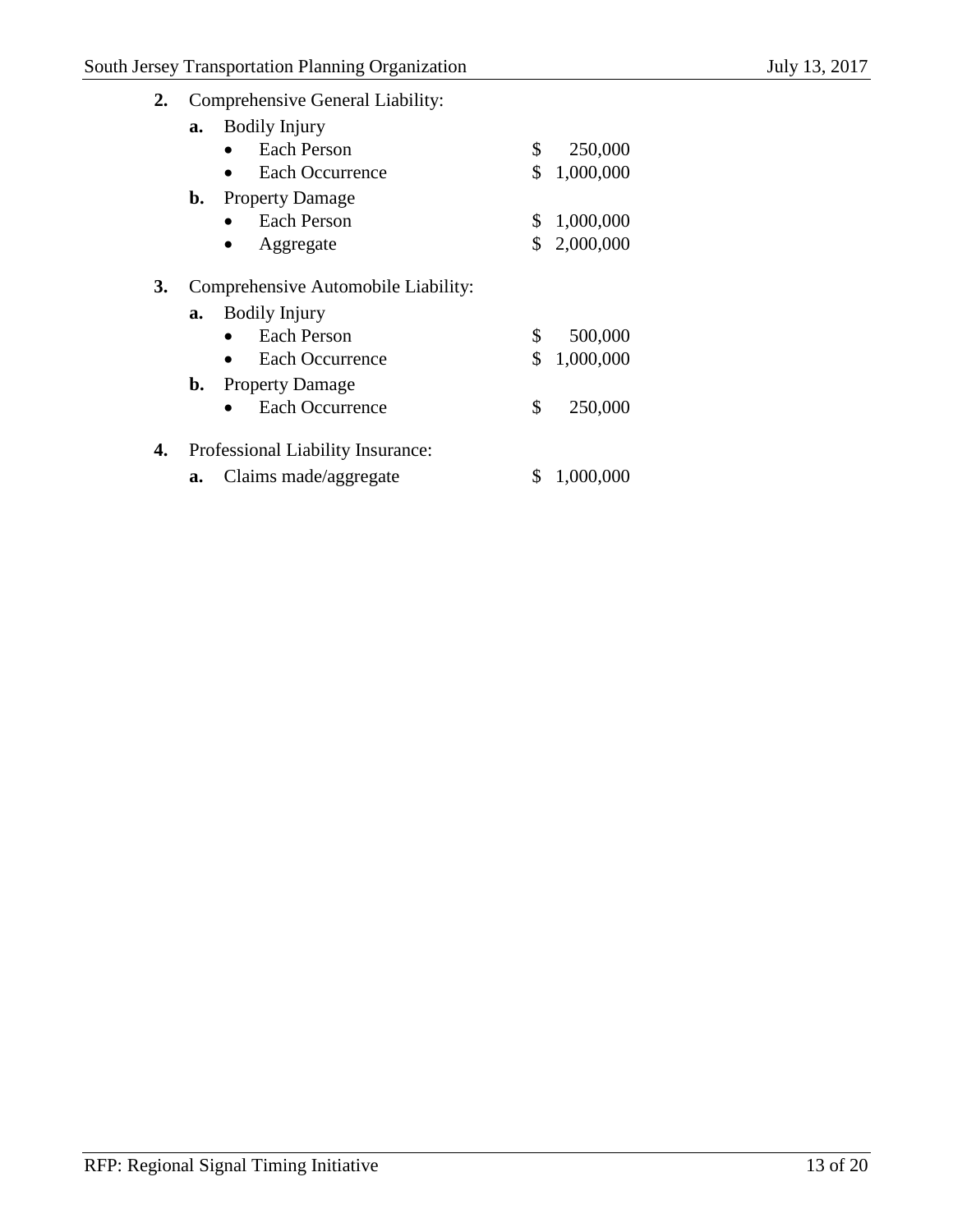| <b>APPENDIX A: List of Traffic Signals for Retiming</b> |  |  |  |  |  |  |  |
|---------------------------------------------------------|--|--|--|--|--|--|--|
|---------------------------------------------------------|--|--|--|--|--|--|--|

|                      | Intersection                                                          | <b>Municipality</b>    | <b>Existing count data?</b>                                                            |
|----------------------|-----------------------------------------------------------------------|------------------------|----------------------------------------------------------------------------------------|
|                      | Bargaintown Rd (CR 651) & Zion<br>Rd (CR 615)                         | Egg Harbor<br>Township | None                                                                                   |
|                      | Ocean Heights Ave (CR 559A) &<br>Zion Rd (CR 615)                     | Egg Harbor<br>Township | Tuesday May 17, 2016; 7-9 AM, 3-6 PM                                                   |
| Atlantic             | English Creek Ave (CR 575) & West<br>Jersey Ave                       | Egg Harbor<br>Township | Thursday May 12, 2016; 7-9 AM, 3-6 PM                                                  |
| County               | Mill Rd (CR 662) & Spruce Ave (CR<br>684)                             | Egg Harbor<br>Township | Thursday May 12, 2016; 7-9 AM, 3-6 PM                                                  |
|                      | Airport Circle and Delilah Rd (CR<br>$ 646\rangle$                    | Egg Harbor<br>Township | Five counts are available at Airport Circle, one at each                               |
|                      | Airport Circle and Tilton Rd (CR<br>563)                              | Egg Harbor<br>Township | of the five approaches. All counts were conducted:<br>Wednesday May 25, 7-9 AM, 3-6 PM |
|                      | Main Rd (CR 555) & Sherman Ave<br>(CR 552)                            | Vineland City          | None                                                                                   |
|                      | Main Rd (CR 555) & Grant Ave                                          | Vineland City          | None                                                                                   |
|                      | Main Rd (CR 555) & Elmer Rd                                           | Vineland City          | None                                                                                   |
|                      | Main Rd (CR 555) & Magnolia Rd                                        | Vineland City          | None                                                                                   |
|                      | Main Rd (CR 555) & Chestnut Rd                                        | Vineland City          | None                                                                                   |
|                      | Main Rd (CR 555) & ACME<br>Shopping Center                            | Vineland City          | None                                                                                   |
| Cumberland<br>County | Main Rd (CR 555) & Landis Ave                                         | Vineland City          | None                                                                                   |
|                      | Main Rd (CR 555) & Park Ave                                           | Vineland City          | None                                                                                   |
|                      | Main Rd (CR 555) & Sharp Rd                                           | Vineland City          | None                                                                                   |
|                      | Main Rd (CR 555) & Oak Rd                                             | Vineland City          | None                                                                                   |
|                      | Main Rd (CR 555) & Auction Block<br>signal (950 feet north of Oak Rd) | Vineland City          | None                                                                                   |
|                      | Sherman Ave (CR 552) and<br>Southeast Blvd                            | Vineland City          | None                                                                                   |
|                      | Sherman Ave (CR 552) and<br>Southwest Blvd                            | Vineland City          | None                                                                                   |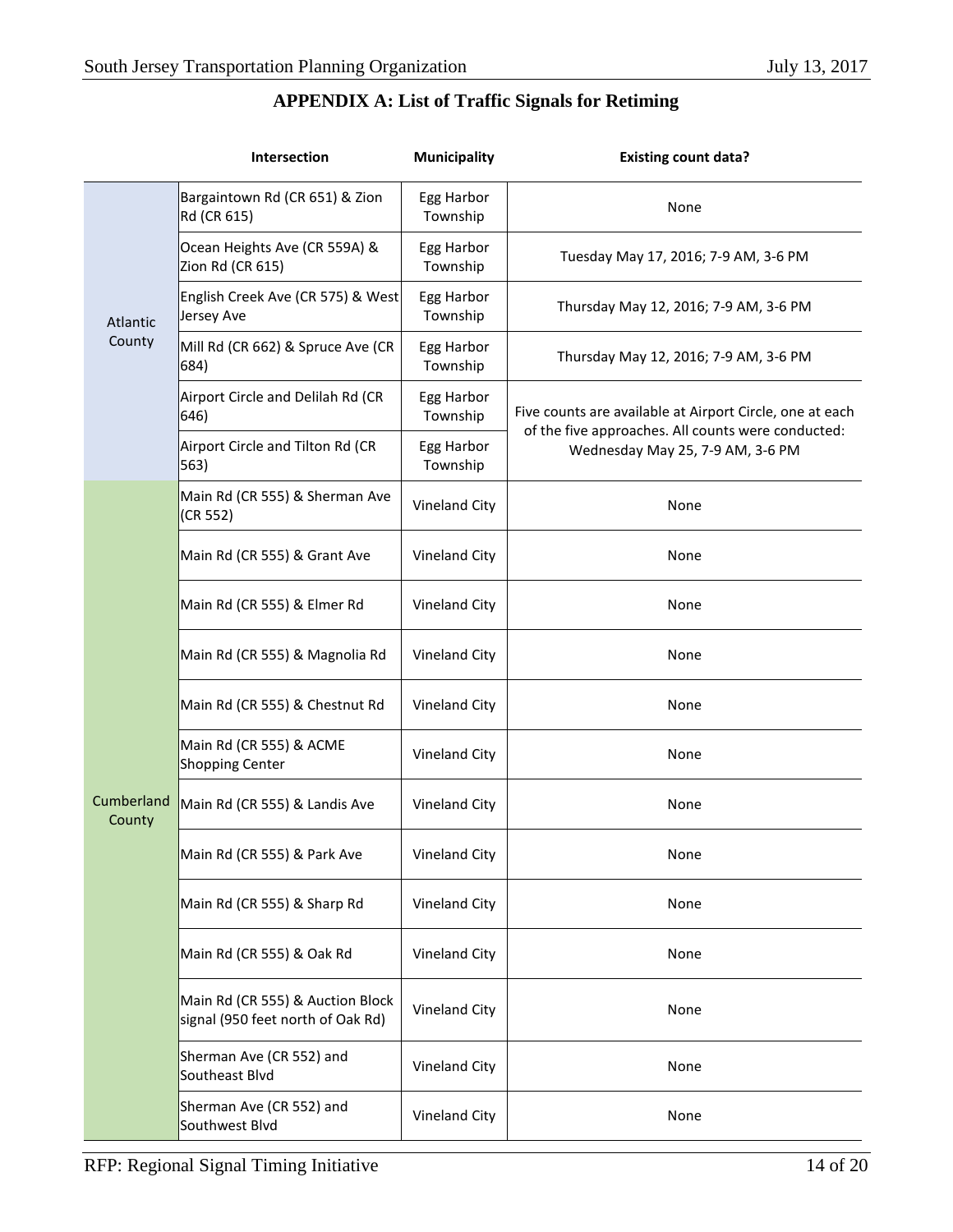|                           | Intersection                                                      | Municipality       | <b>Existing count data?</b>                                                          |
|---------------------------|-------------------------------------------------------------------|--------------------|--------------------------------------------------------------------------------------|
|                           | Third Avenue (CR619) & Stone<br>Harbor Boulevard (CR657)          | Stone Harbor       | Saturday, August 13, 2016; 10AM - 8PM                                                |
|                           | Dias Creek Road (CR612) & Hand<br>Avenue (CR658)                  | Middle<br>Township | None                                                                                 |
|                           | JFK Boulevard (CR625) & Park<br>Road                              | Sea Isle City      | None                                                                                 |
|                           | JFK Boulevard (CR625) & Central<br>Avenue                         | Sea Isle City      | None                                                                                 |
|                           | JFK Boulevard (CR625) & Landis<br>Avenue                          | Sea Isle City      | None                                                                                 |
|                           | Rio Grande Avenue (CR661) &<br>New Jersey Avenue (CR621)          | Wildwood           | None                                                                                 |
| <b>Cape May</b><br>County | Rio Grande Avenue (CR661) &<br>Pacific Avenue                     | Wildwood           | None                                                                                 |
|                           | Rio Grande Avenue (CR661) &<br><b>Atlantic Avenue</b>             | Wildwood           | None                                                                                 |
|                           | Rio Grande Avenue (CR661) &<br>Ocean Avenue                       | Wildwood           | None                                                                                 |
|                           | Lafayette Street (CR633) & Ocean<br>Street                        | Cape May City      | Saturday, August 27, 2016; 10AM - 8PM                                                |
|                           | Asbury Avenue & 18th Street                                       | Ocean City         | None                                                                                 |
|                           | Wesley Avenue & 14th Street                                       | Ocean City         | None                                                                                 |
|                           | Bayshore Road (CR603) & Fulling<br>Mill Road (CR654)              | Lower<br>Township  | Tuesday, May 24, 2016; 7-9AM and 3-6PM; and<br>Saturday, August 20, 2016; 10AM - 8PM |
|                           | New Jersey Avenue (CR621) &<br>26th Street                        | Wildwood           | None                                                                                 |
|                           | Court House - South Dennis Road<br>(CR657) & College Drive        | Middle<br>Township | Tuesday, May 24, 2016; 7-9AM and 3-6PM; and<br>Saturday, August 13, 2016; 10AM - 8PM |
|                           | Tuckahoe Road (CR631) &<br>Dennisville-Petersburg Road<br>(CR610) | Upper<br>Township  | Saturday, August 6, 2016; 10AM - 8PM                                                 |
|                           | Sunset Boulevard (CR606) &<br>Broadway (CR626)                    | West Cape May      | Saturday, August 27, 2016; 10AM - 8PM                                                |
|                           | Glenwood Avenue (CR614) & Park<br><b>Boulevard</b>                | Wildwood           | None                                                                                 |
|                           | Magnolia Avenue & Park<br><b>Boulevard</b>                        | Wildwood           | None                                                                                 |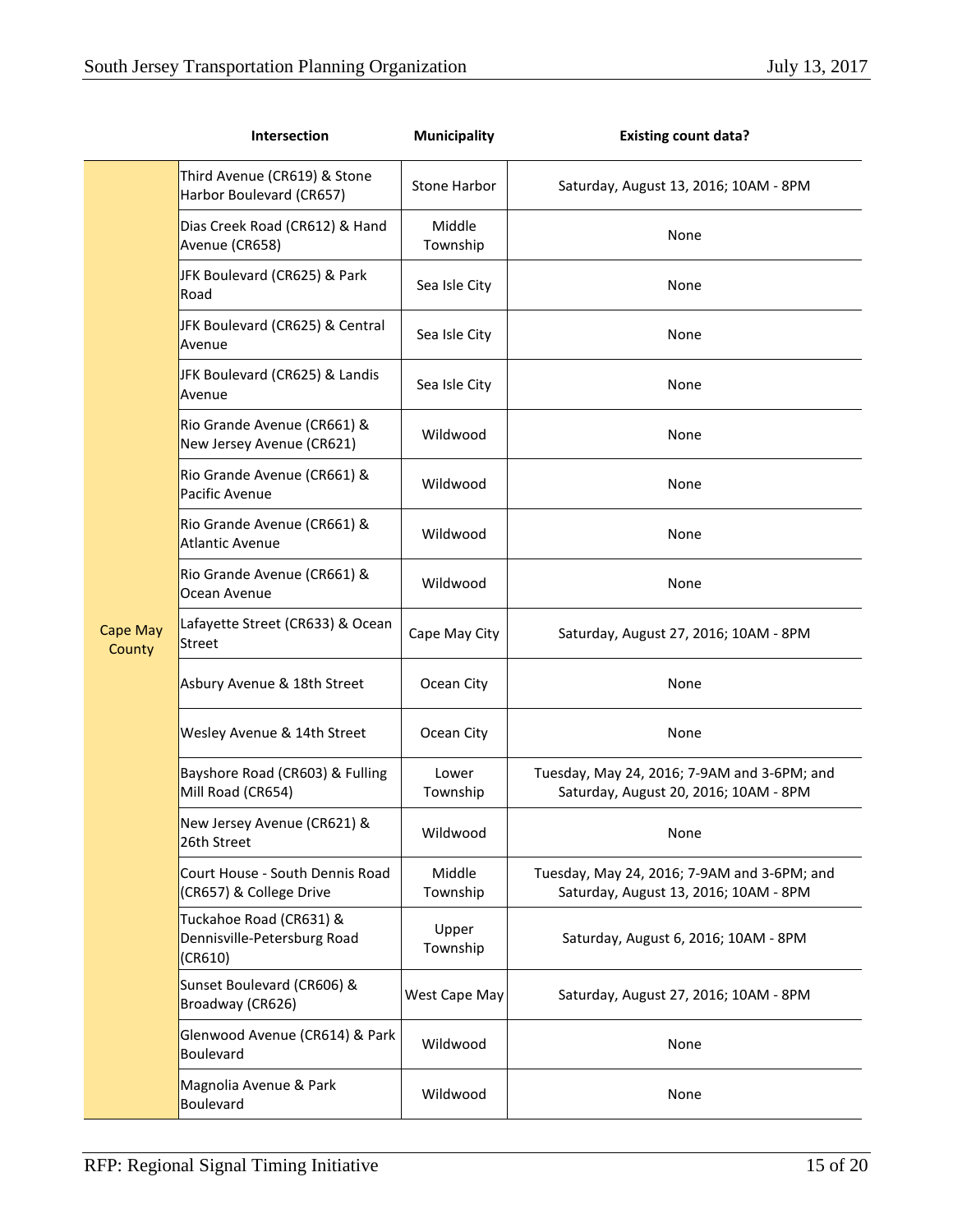# **EXHIBIT A**

#### **P.L. 1975, C. 127 (N.J.A.C. 17:27) MANDATORY AFFIRMATIVE ACTION LANGUAGE**

#### **PROCUREMENT, PROFESSIONAL, AND SERVICES CONTRACTS**

During the performance of this contract, the contractor agrees as follows:

The contractor or subcontractor, where applicable, will not discriminate against any employee or applicant for employment because of age, race, creed, color, national origin, ancestry, marital status, sex, affectional or sexual orientation. The contractor will take affirmative action to ensure that such applicants are recruited and employed, and that employees are treated during employment, without regard to their age, race, creed, color, national origin, ancestry, marital status, sex, affectional or sexual orientation. Such action shall include, but not be limited to the following: employment, upgrading, demotion, or transfer; recruitment or recruitment advertising; layoff or termination; rates of pay or other forms of compensation; and selection for training, including apprenticeship. The contractor agrees to post in conspicuous places, available to employees and applicants for employment, notices to be provided by the Public Agency Compliance Officer setting forth provisions of this nondiscrimination clause;

The contractor or subcontractor, where applicable will, in all solicitations or advertisements for employees placed by or on behalf of the contractor, state that all qualified applicants will receive consideration for employment without regard to age, race, creed, color, national origin, ancestry, marital status, sex, affectional or sexual orientation;

The contractor or subcontractor, where applicable, will send to each labor union or representative or workers with which it has a collective bargaining agreement or other contract or understanding, a notice, to be provided by the agency contracting officer advising the labor union or workers' representative of the contractor's commitments under this act and shall post copies of the notice in conspicuous places available to employees and applicants for employment;

The contractor or subcontractor; where applicable, agrees to comply with the regulations promulgated by the Treasurer pursuant to P.L. 1975, c. 127, as amended and supplemented from time to time and the Americans with Disabilities Act;

The contractor or subcontractor agrees to attempt in good faith to employ minority and female workers consistent with the applicable county employment goals prescribed by N.J.A.C. 17:27-5.2 promulgated by the Treasurer pursuant to P.L. 1975, c. 127, as amended and supplemented from time to time or in accordance with a binding determination of the applicable county employment goals determined by the Affirmative Action Office pursuant to N.J.A.C. 17:27-5.2 promulgated by the Treasurer pursuant to P.L. 1975, c. 127, as amended and supplemented from time to time;

The contractor or subcontractor agrees to inform in writing appropriate recruitment agencies in the area, including employment agencies, placement bureaus, colleges, universities, labor unions, that it does not discriminate on the basis of age, creed, color, national origin, ancestry, marital status, sex, affectional or sexual orientation, and that it will discontinue the use of any recruitment agency which engages in direct or indirect discriminatory practices;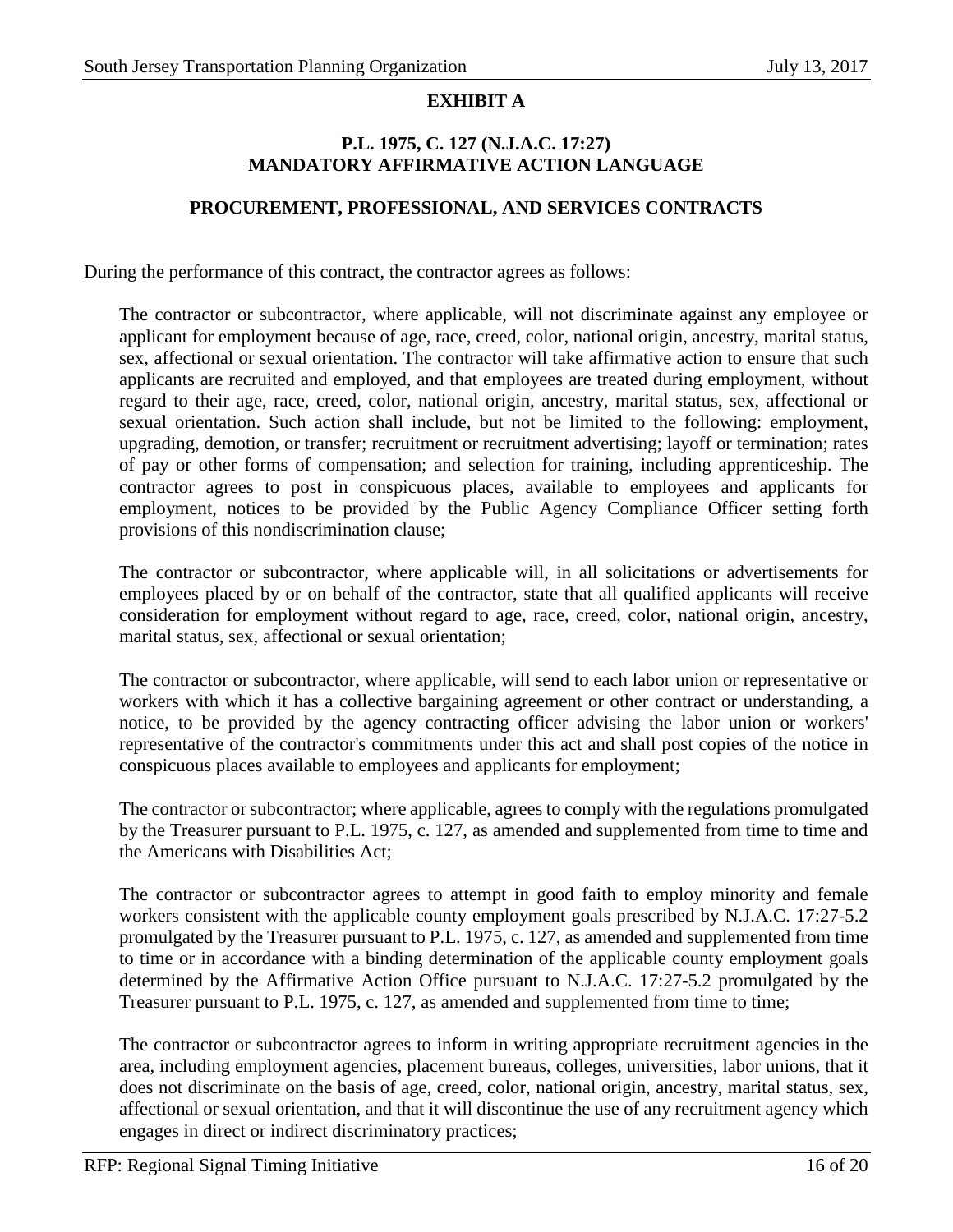The contractor or subcontractor agrees to revise any of its testing procedures, if necessary, to assure that all personnel testing conforms with the principles of job-related testing, as established by the statutes and court decisions of the State of New Jersey and as established by applicable Federal law and applicable Federal court decisions;

The contractor or subcontractor agrees to review all procedures relating to transfer, upgrading, downgrading and layoff to ensure that all such actions are taken without regard to age, creed, color, national origin, ancestry, marital status, sex, affectional or sexual orientation, and conform with the applicable employment goals, consistent with the statutes and court decisions of the State of New Jersey, and applicable Federal law and applicable Federal court decisions; and

The contractor and its subcontractors shall furnish such reports or other documents to the Affirmative Action Office as may be requested by the office from time to time in order to carry out the purpose of these regulations, and public agencies shall furnish such information as may be requested by the Affirmative Action Office for conducting a compliance investigation pursuant to **Subchapter 10 of the Administrative Code (NJAC 17:27)**.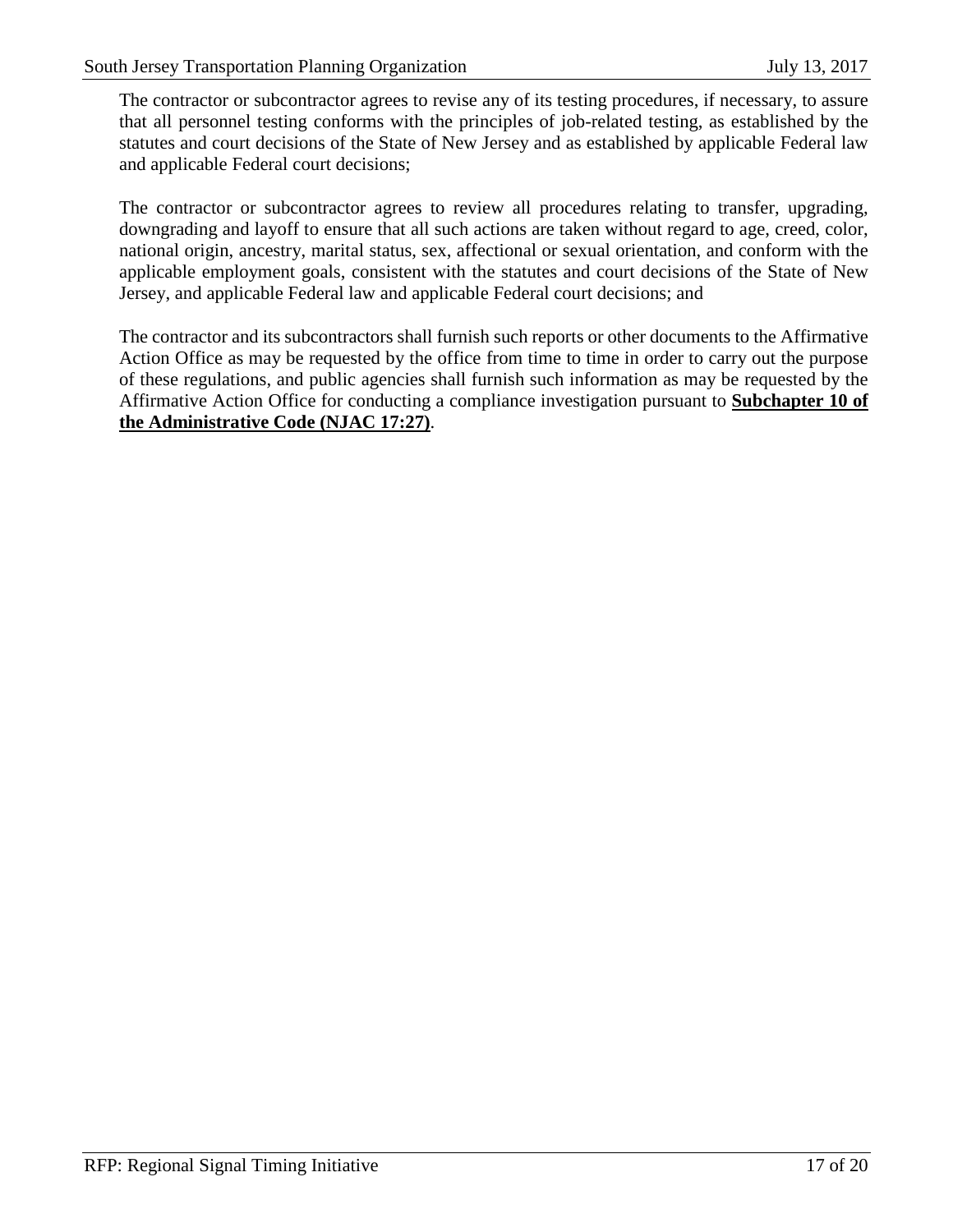#### **EXHIBIT B**

# **NOTICE TO ALL BIDDERS SET-OFF FOR STATE TAX**

Please be advised that, pursuant to P.L. 1995, c.159, effective January 1, 1996, and notwithstanding any provision of the law to the contrary, whenever any taxpayer, partnership or S corporation under contract to provide goods or services or construction projects to the State of New Jersey or its agencies or instrumentalities, including the legislative and judicial branches of State government, is entitled to payment for those goods or services at the same time a taxpayer, partner or shareholder of that entity is indebted for any State tax, the Director of the Division of Taxation shall seek to set off that taxpayer's or shareholder's share of the payment due the taxpayer, partnership or S corporation. The amount set off shall not allow for the deduction of any expenses or other deductions, which might be attributable to the taxpayer, partner, or shareholder subject to set-off under this act.

The Director of the Division of Taxation shall give notice of the set-off to the taxpayer and provide an opportunity for a hearing within 30 days of such notice under the procedures for protests established under R.S. 54:49-18. No requests for conference, protest, or subsequent appeal to the Tax Court from any protest under this section shall stay the collection of the indebtedness. Interest that may be payable by the State, pursuant to P.L. 1987, c.184 (c.52:32-32 et seq.), to the taxpayer shall be stayed.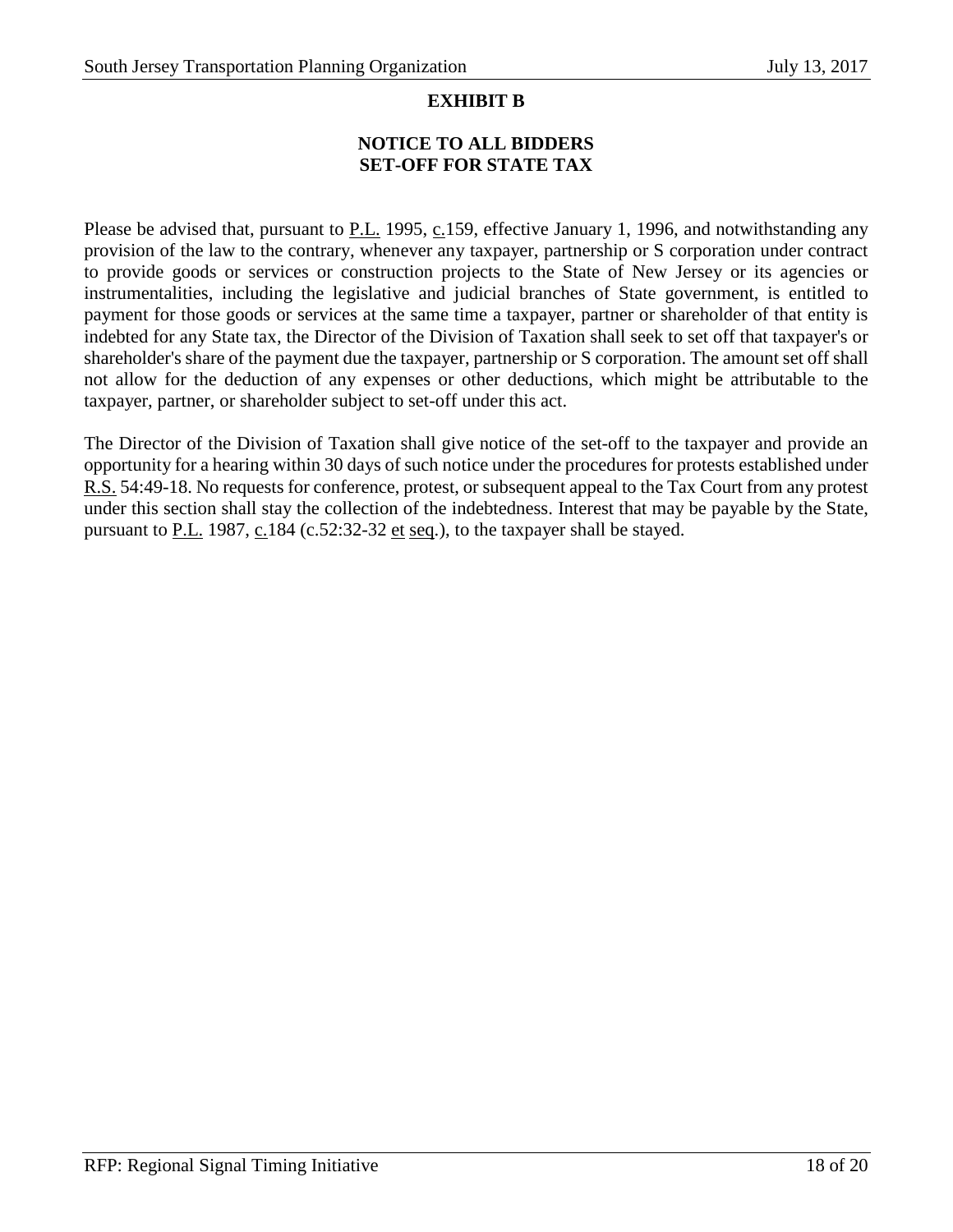#### **EXHIBIT C**

#### **REQUIRED AFFIRMATIVE ACTION EVIDENCE FOR PROCUREMENT, PROFESSIONAL AND SERVICES CONTRACTS**

All successful vendors must submit one of the following within seven (**7**) days of the notice of intent to award:

- **1.** A photocopy of their Federal Letter of Affirmative Action Plan Approval; OR
- **2.** A photocopy of their Certificate of Employee Information Report; OR
- **3.** A completed Affirmative Action Employee Information Report (AA302).

#### **PLEASE COMPLETE THE FOLLOWING QUESTIONNAIRE AS PART OF THE BID PACKAGE IN THE EVENT THAT YOU OR YOUR FIRM IS AWARDED THIS CONTRACT**.

**1.** Our company has a Federal Letter of Affirmative Action Plan Approval.

Yes\_\_\_\_\_\_ No\_\_\_\_\_\_

**2.** Our company has a Certificate of Employee Information Report.

Yes No

**3.** Our company has neither of the above. Please send Form #AA302 (AFFIRMATIVE ACTION EMPLOYEE INFORMATION REPORT) Check here

#### **NOTE: This form will be sent only if your company is awarded the bid**.

I certify that the above information is correct to the best of my knowledge.

| NAME:             |                        |
|-------------------|------------------------|
|                   | (Please type or print) |
| <b>SIGNATURE:</b> |                        |
| TITLE:            |                        |
| DATE:             |                        |
| PHONE:            |                        |
| <b>FAX</b>        |                        |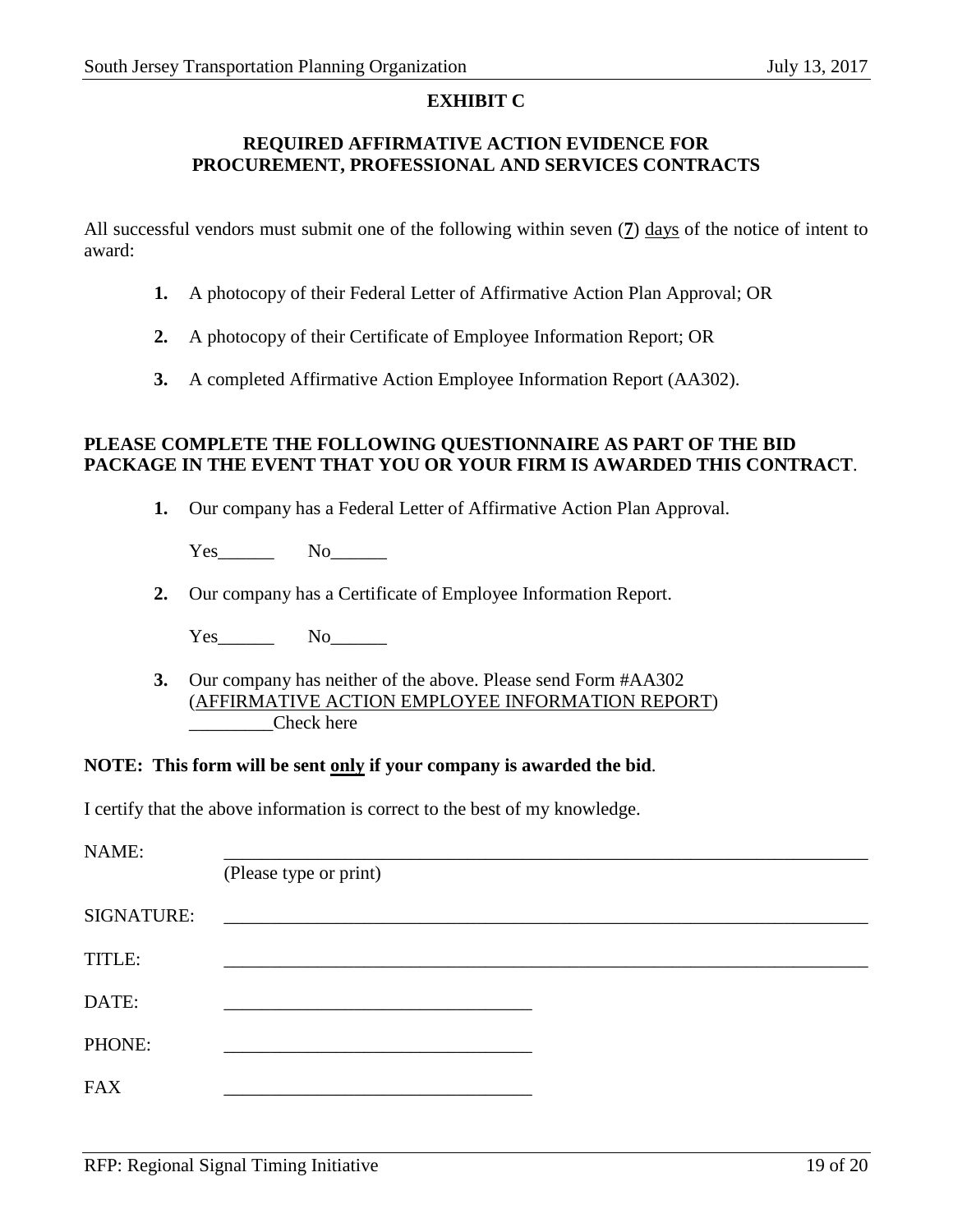# **EXHIBIT D**

#### **SAMPLE STAFFING PLAN IN TECHNICAL PROPOSAL**

(**DO NOT** include any cost information in your Technical Proposal)

|                             |                 | <b>Hours per Task</b>      |                               |                  |                                        |                 |                 |                   |                         |                              |
|-----------------------------|-----------------|----------------------------|-------------------------------|------------------|----------------------------------------|-----------------|-----------------|-------------------|-------------------------|------------------------------|
| <b>Staff Name</b>           | <b>Title</b>    | First task<br>$\mathbf{1}$ | Second task<br>$\overline{2}$ | Third task<br>3  | Fourth task<br>$\overline{\mathbf{4}}$ | Fifth task<br>5 | Sixth task<br>6 | Seventh task<br>7 | Eighth task<br>8        | <b>Total</b><br><b>Hours</b> |
| <b>Company 1</b>            |                 |                            |                               |                  |                                        |                 |                 |                   |                         |                              |
| [Name]                      | Project Manager | 25                         | $\overline{0}$                | 20               | $\Omega$                               | 15              | $\Omega$        | 41                | $\theta$                | 70                           |
| [Name]                      | Planner 1       | 5                          | $\overline{0}$                | $\overline{4}$   | $\overline{0}$                         | $\overline{2}$  | 3               | $\mathbf{1}$      | 4                       | 19                           |
| <b>Company 1 Subtotal</b>   |                 | 30                         | $\boldsymbol{0}$              | 24               | $\bf{0}$                               | 17              | 3               | 42                | $\overline{\mathbf{4}}$ | 89                           |
| <b>Company 2 (DBE Firm)</b> |                 |                            |                               |                  |                                        |                 |                 |                   |                         |                              |
| $[Name]$ *                  | Technician 1    | $\overline{0}$             | 8                             | $\overline{0}$   | $\overline{2}$                         | $\overline{0}$  | $\overline{0}$  | $\overline{0}$    | $\overline{0}$          | 10                           |
| [Name]                      | Technician 2    | $\boldsymbol{0}$           | 6                             | $\overline{0}$   | $\overline{4}$                         | $\theta$        | $\overline{0}$  | $\overline{0}$    | $\overline{0}$          | 10                           |
| <b>Company 2 Subtotal</b>   |                 | $\boldsymbol{0}$           | 14                            | $\boldsymbol{0}$ | 6                                      | $\bf{0}$        | $\bf{0}$        | $\boldsymbol{0}$  | $\bf{0}$                | 20                           |
| <b>Sub-Total Hours</b>      |                 | 30                         | 14                            | 24               | 6                                      | 17              | 3               | 42                | 4                       | 119                          |

\* Staff Name should generally be included; however, staff title may be substituted, where appropriate

# **STAFFING PLAN IN COST PROPOSAL**

A Staffing Plan identical to the one in the Technical Proposal should also be included in the Cost Proposal. However, in the Cost Proposal, the Staffing Plan should include billable rates and cost totals for each staff member and company.

**Note:** All titles, numbers, number of companies, etc. used in this table are illustrative only. The table is only used to show the types of information required in each Staffing Plan. Format may differ from the table shown above as long as it includes, at a minimum, the information shown above. **DO NOT** include any cost information in your Technical Proposal.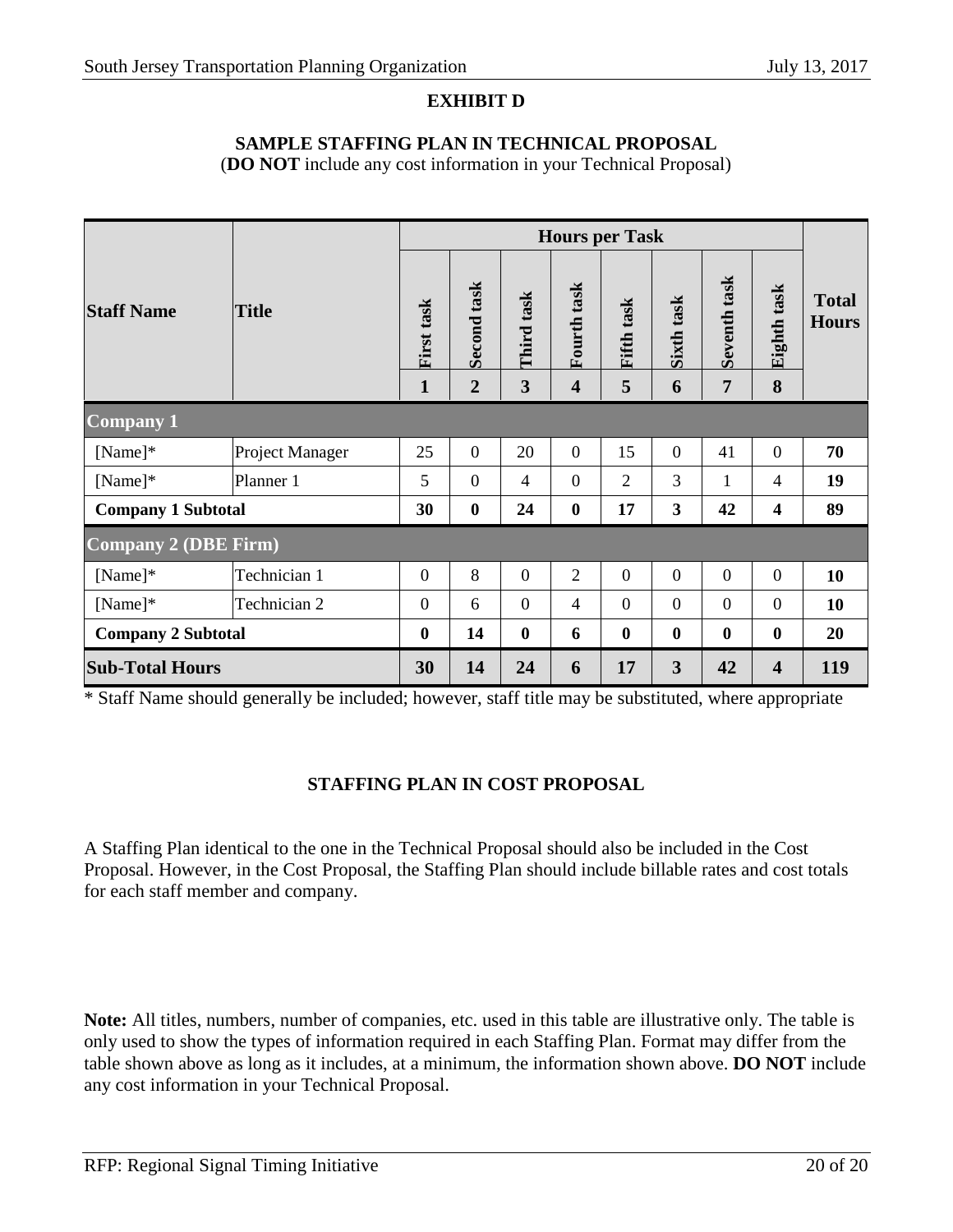

**South Jersey Transportation Planning Organization** 782 South Brewster Road, Unit B6, Vineland, New Jersey 08361

**www.sjtpo.org**  (856) 794-1941 (856) 794-2549 (fax) **atracy@sjtpo.org** 

**Date: July 28, 2017** 

**To: Recipients** 

**Re: SJTPO Regional Signal Timing Initiative Questions and Answers** 

- **Q1. In reviewing the RFP and proposed intersection locations, it appears that several intersections are located where summer data would be required to develop appropriate summer signal timing plans. Since the project is not expected to be started until after the summer season, does SJTPO or the counties have plans to conduct counts at these locations and if yes should we make any assumptions as part of our response?**
- A1. For the locations in Cape May County that do not have existing count data, Cape May County may be able to provide additional count data at some of the locations. However, we do not yet know how many locations. Please assume that the consultant will conduct off-season counts at each location that does not have any existing counts.
- **Q2. Does SJTPO have any signal/controller information for the list of intersections that they can make available? For example, if any of these intersections were included in the SJTPO Traffic Signal Equipment Inventory Project that information would be helpful in understanding the existing conditions.**
- A2. Yes, SJTPO will post an RFP addendum to that lists the known controller types at the study intersections. Please visit http://sjtpo.org/wp-content/uploads/2017/03/SJTPO-RFP-Addendum-Signal-controllerinfo.pdf for the addendum.
- **Q3. Task 2 states that "Traffic count reporting should provide Annual Daily Traffic (ADT) volumes for individual approaches at all count locations." Can these ADT values be estimated based on the intersection turning movement count (TMC) data, or is separate automatic traffic recorder (ATR) style count processing required by Miovision in addition to the TMC processing?**
- A3. Yes, approach ADTs may be estimated based on the turning movement count data.
- **Q4. The RFP states that some data will be provided from the prior FY 2016-2017 Traffic Data Collection project. According to Appendix A, the PM peak period data at select intersections from this study is from 3:00PM-6:00PM – should these be recounted to obtain the full PM peak period (2:00PM-6:00PM) as specified in the RFP?**
- A4. No, recounts will not be required for intersections with prior data from the FY 2016-2017 Traffic Data Collection project. For intersections with existing PM peak period data from 3:00PM – 6:00PM, please develop revised timings using this three-hour PM peak period.